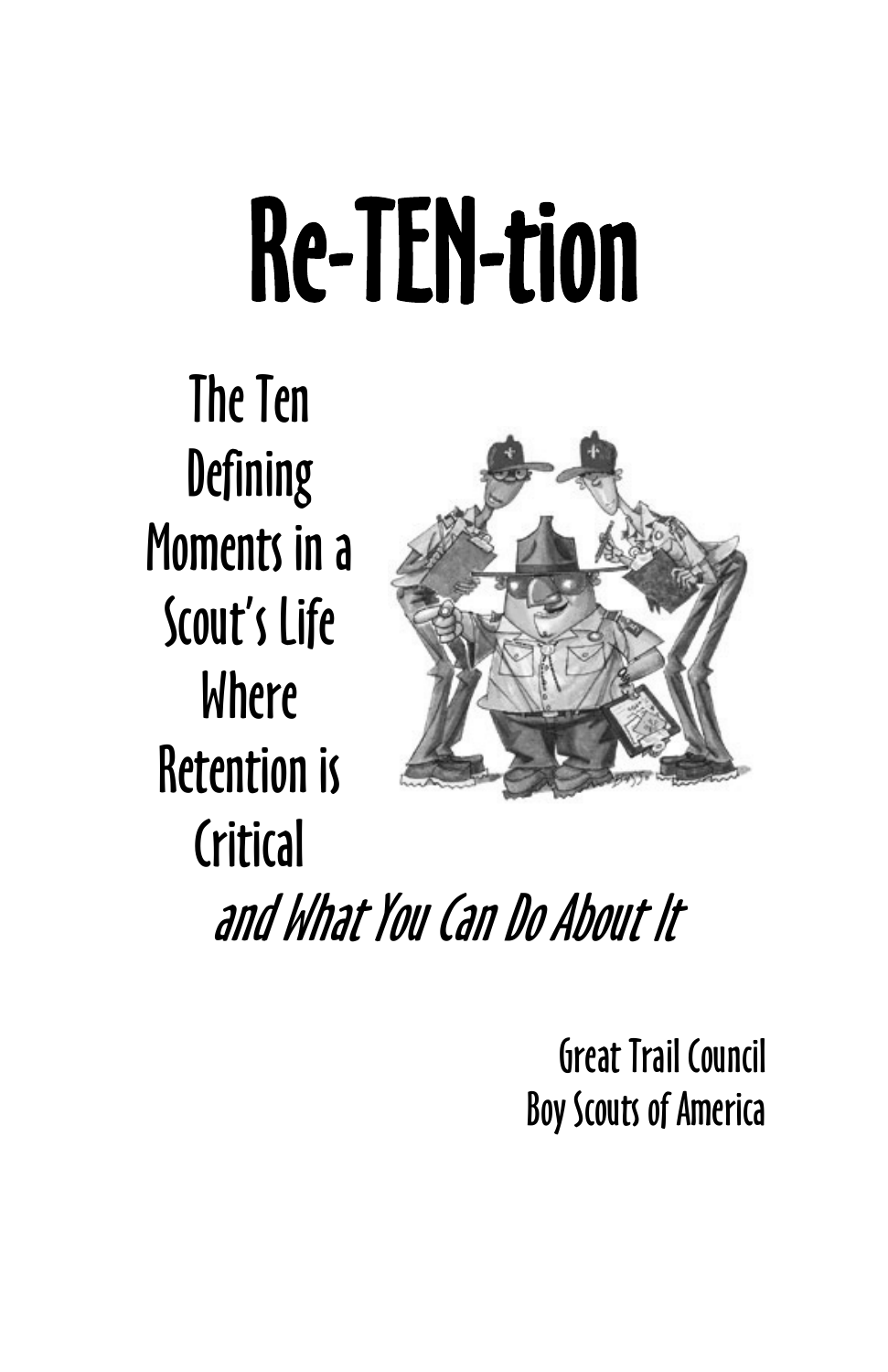### *Re-TEN-tion*

The Ten Defining Moments in a Scout's Life Where Retention is Critical *and What You Can Do About It*

> Great Trail Council Boy Scouts of America

> > Edited by David Weyrick

*Dedicated to those Scouters who contributed to this project by sharing their experiences and stories.*

*Thanks! We are grateful.*

© 2006 by the Great Trail Council Boy Scouts of America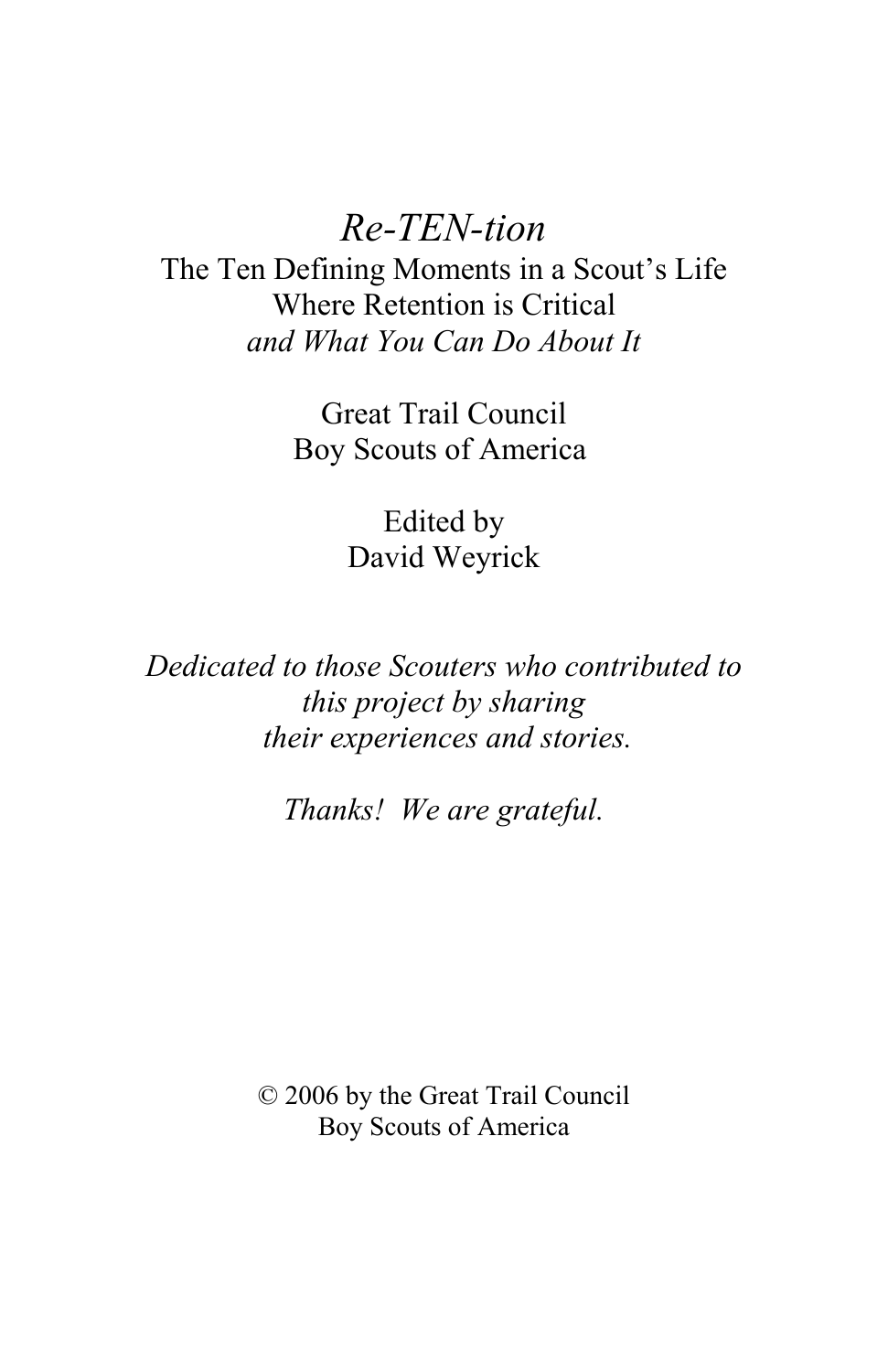#### **GREAT TRAIL COUNCIL**



**BOY SCOUTS OF AMERICA** 1601 S. Main St. P.O. Box 68 Akron, Ohio 44309-0068 Phone: (330) 773-0415 Fax: (330) 773-4084 1-(800) 844-7268 www.gtcbsa.org

December, 2006

Dear Fellow Scouter,

Greetings and thanks for taking the time to read this information which we believe will make a *huge difference* in your unit or district.

We're talking retention. Webster defines it as the act of being able to "keep in possession or in use" or the act of being able "to hold secure and intact." In Scouting, we know it means being *able to keep boys* in the program by *holding on to them* from Tigers to Eagle and beyond.

This booklet is written primarily for Cub and Boy Scout leaders. It is our goal to provide hands on, practical information so you can retain the boys in your program. We share insights from veteran leaders who have a proven track record at keeping boys active and interested. From the Cub Scout Leader, who dresses like a crazy clown, to the Scoutmaster, who has produced a flock of Eagles, their experience is yours.

You will learn from the best. Here's more that 120 ideas that will keep your boys both in and involved.

Yours in Scouting,

Rev. David Weyrick, Jim Cole,

David Weyrick Jim Cole

Council Executive Board Asst. Council Commissioner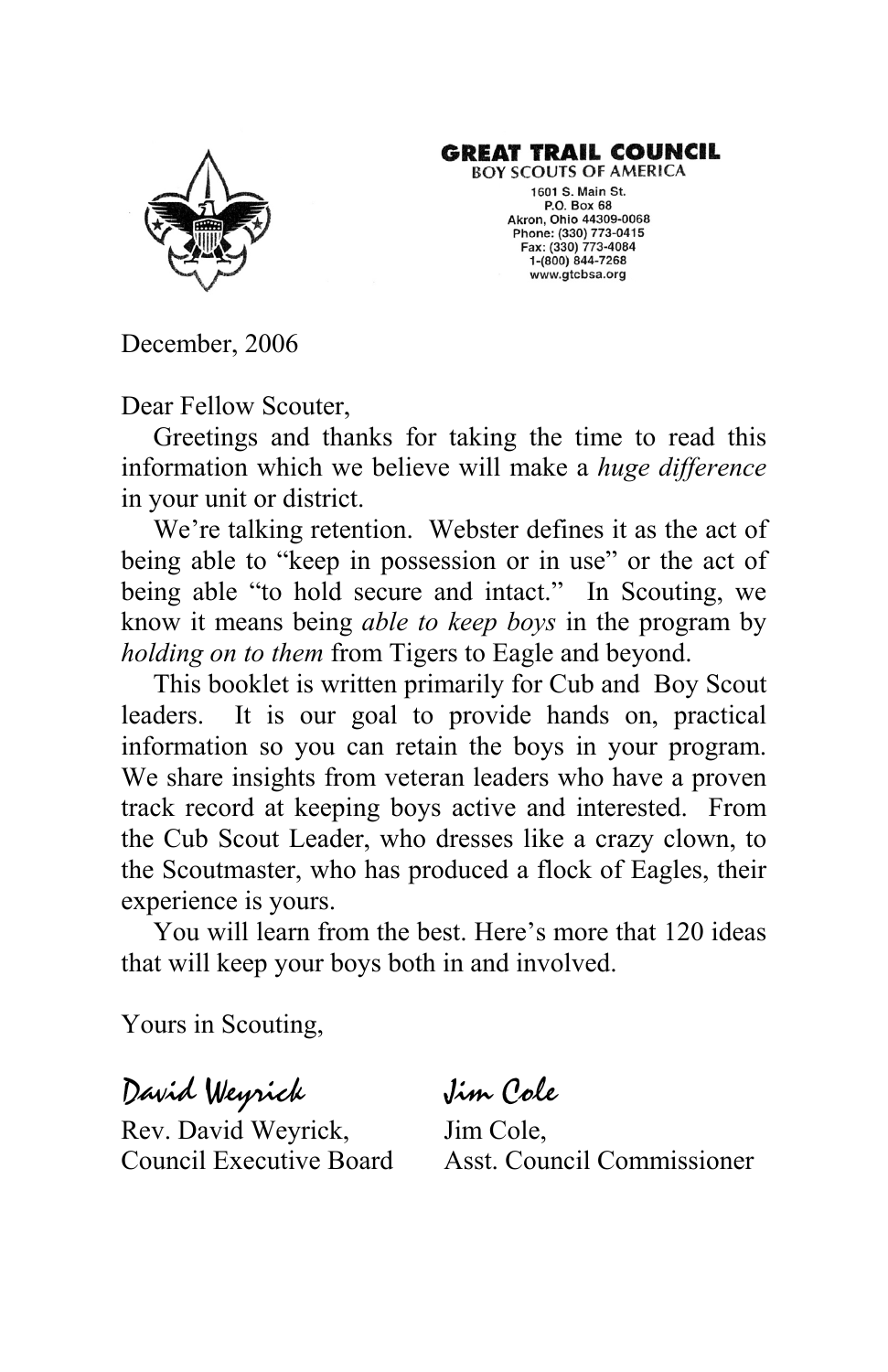"Be Prepared. The meaning of the motto is that you must prepare yourself by thinking out and practicing how to act."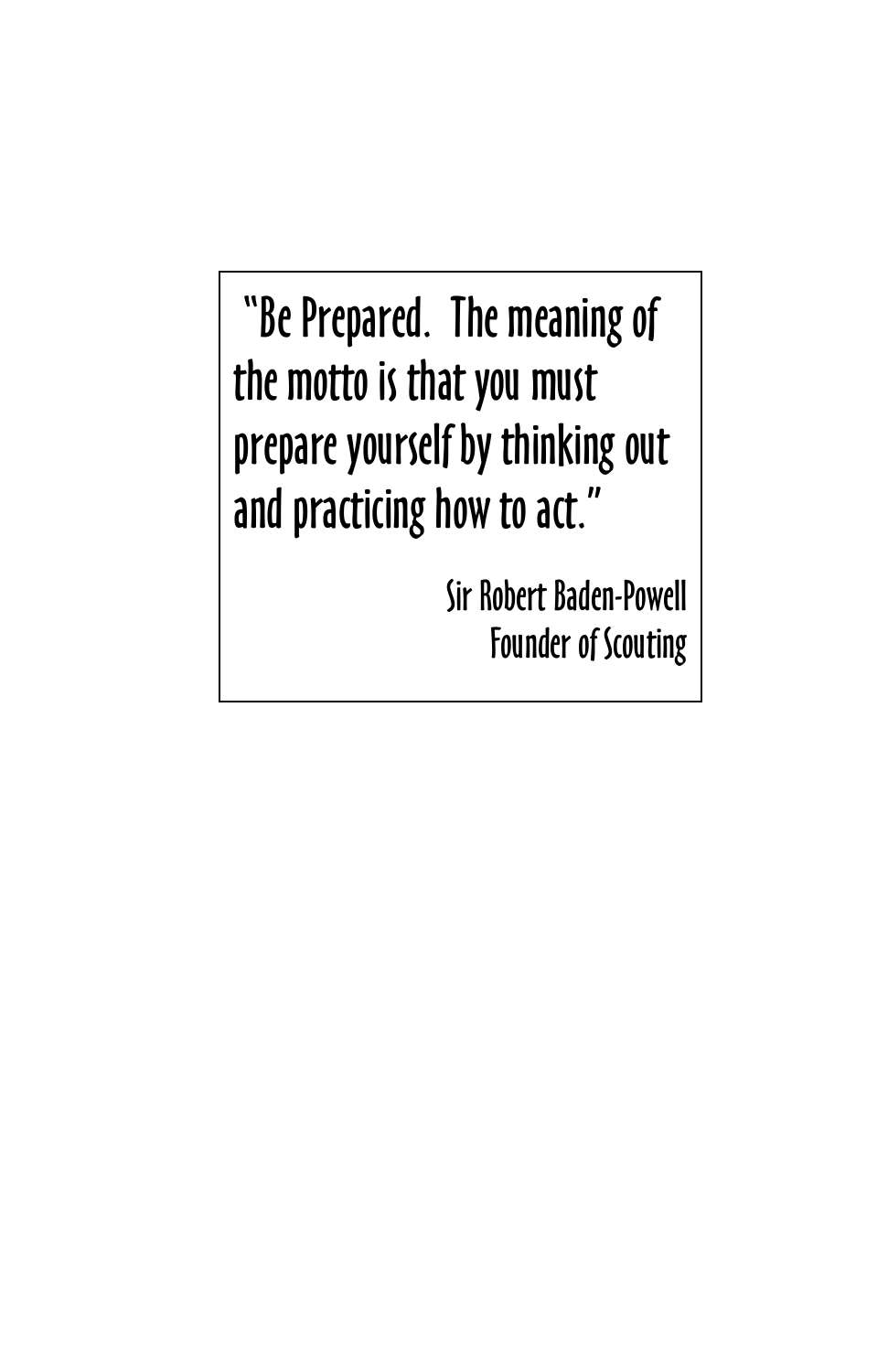### **1. THE FIRST THREE MONTHS IN TIGER CUBS**

Here's a National Scouting statistic: within the first three months of joining Tiger Cubs, we will lose 50% of the boys.

Why? Here are two reasons. For starters, there is no second chance at a first impression. If a Cub Pack is disorganized and poorly run, both the boys and their parents will run far away from the Pack!

Second, the program can be boring and irrelevant. We have contacted departing parents and boys to ask why they left.

"Simple," they say, "It was boring, irrelevant, and disorganized."

So what can be done to stop this loss? Start be memorizing these three words: *program*, *program*, and *program*. Here are some more ideas given to us by those who are beating the odds and retaining their Tigers.

1. Understand that one of the most important positions in all of Scouting is the Tiger Den Leader. Don't change Tiger leadership every year with a new adult. Find someone with a heart for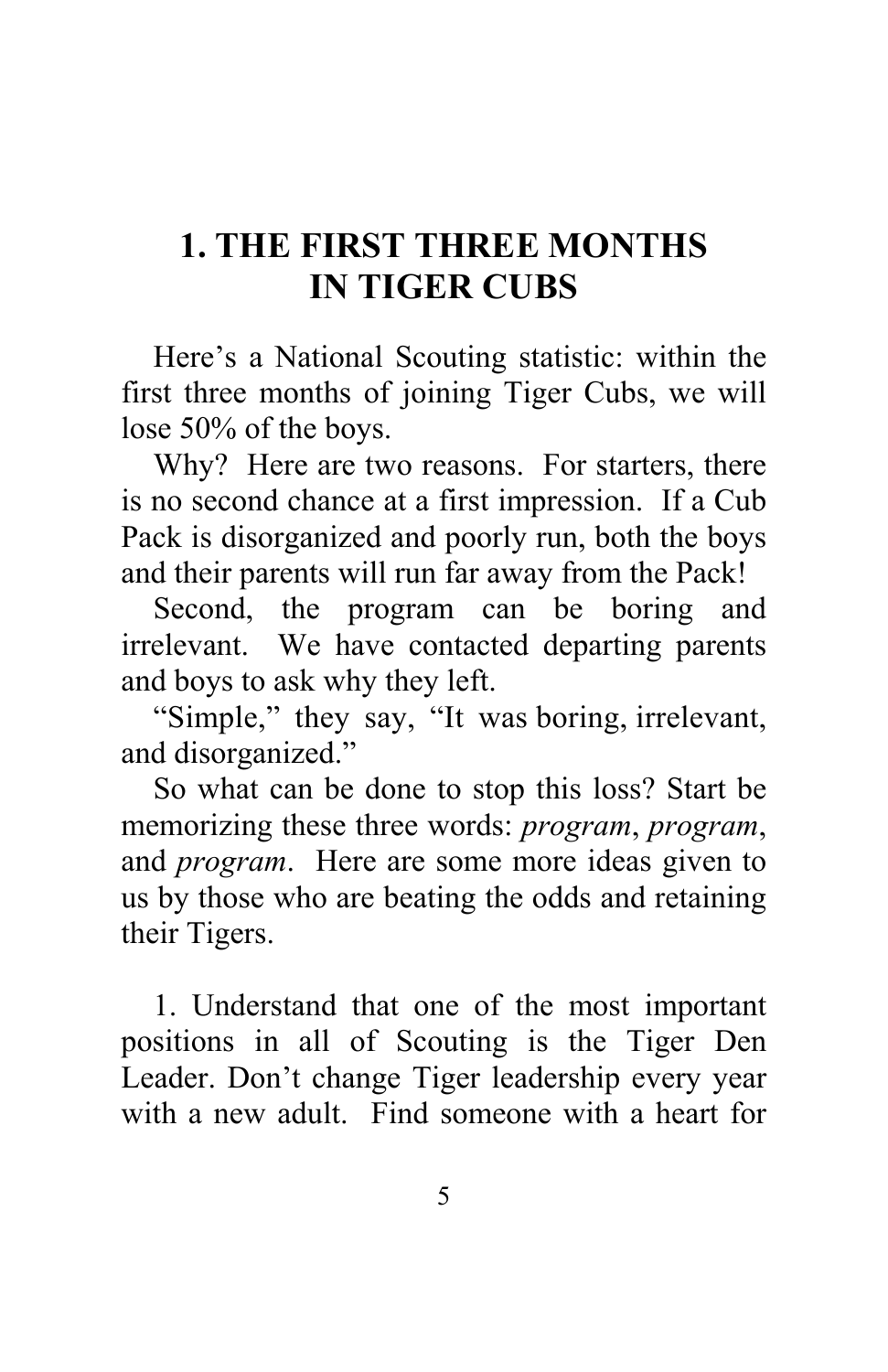Tigers and do what you can to keep that person in that position. An experienced, consistent leader keeps the boys coming back.

 Ideally, this person would commit for three years. During the third year an assistant would be selected to apprentice or "shadow" the leaders and would then become the next leader, who would serve for three years.

2. Great planning makes for a great program! Planning for the Pack should be in May. Use lots of parents.

3. The Tiger program must be fun and crazy, geared for first grade boys. Integrate goofy stuff and never take yourself too seriously.

4. "Hands on" activities should be used liberally. When something tangible can leave the meeting, it adds a new level of enthusiasm. Something as simple as a refrigerator magnet works wonders.

5. Create and print a Pack calendar. Hand it out to parents and include the Pack rules.

6. Make Tiger Cubs a part of the whole Cub Scouting experience. Tigers should be just as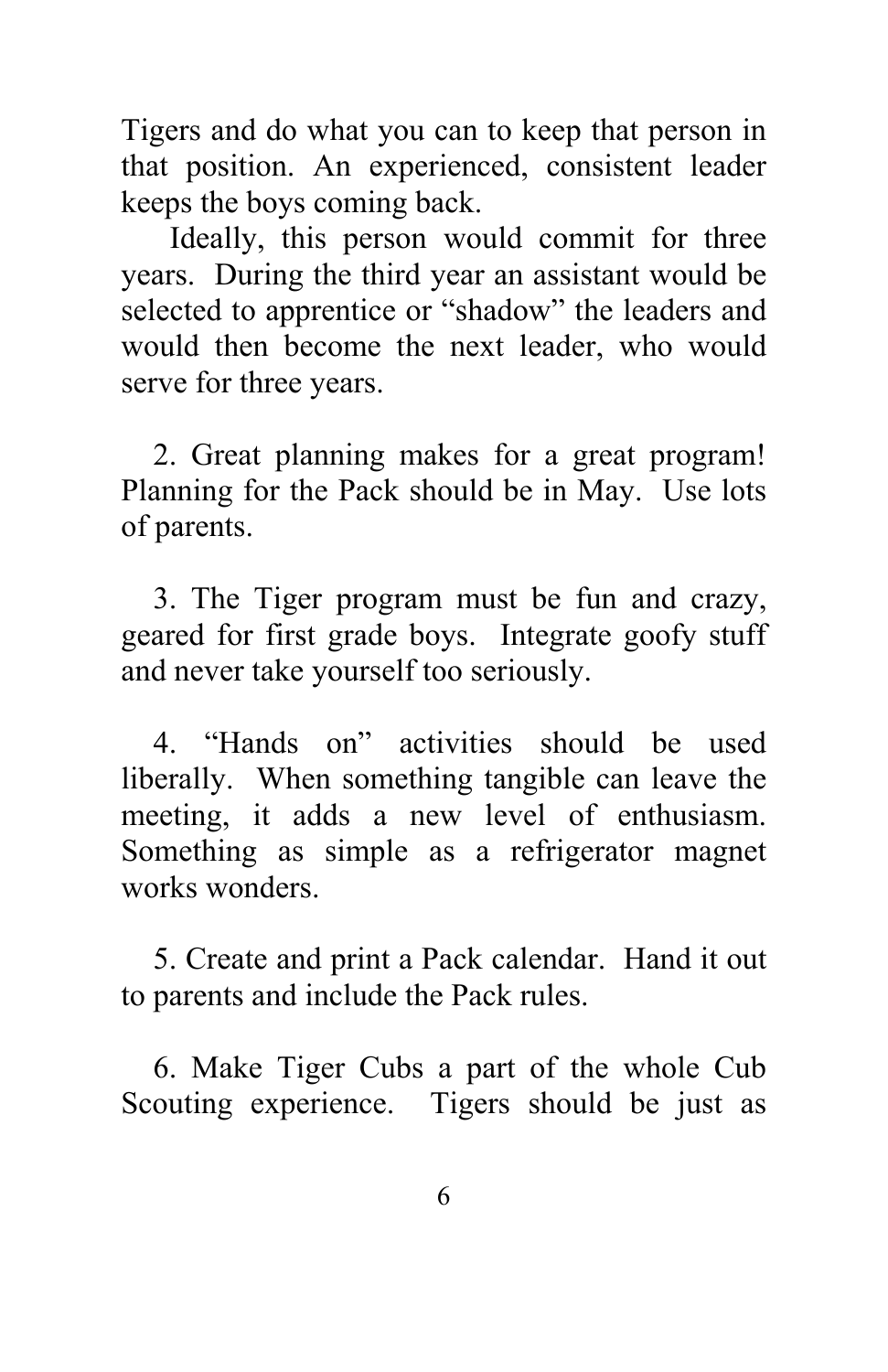much as part of the pack as the Wolves, Bears, and Webelos. Tigers should be at every Pack meeting and recognized for their accomplishments.

7. Begin "when" language right away. This is a reoccurring theme which must be emphasized throughout a boy's Scouting experience. Begin saying to the Tigers, "Now *when* you become a Wolf," or "*When* you become a Bear," or "*When* you become a Webelo." No "ifs."

8. A good Tiger recruiting process begins in the spring. Sponsor an Open House shortly before school is out for Kindergarten boys and their parents. Create a colorful brochure just for Tigers, with information for parents as well.

9. Implement a summer Tiger program. Two or three good summer programs for the Tigers gets the boys interested and involved. This could include: family picnics, day camp visits, rocket day, etc.

10. Recruit Tiger leaders in the spring and let them in on planning sessions.

11. Leaders must build relationships with parents. They must be "people persons" and talk to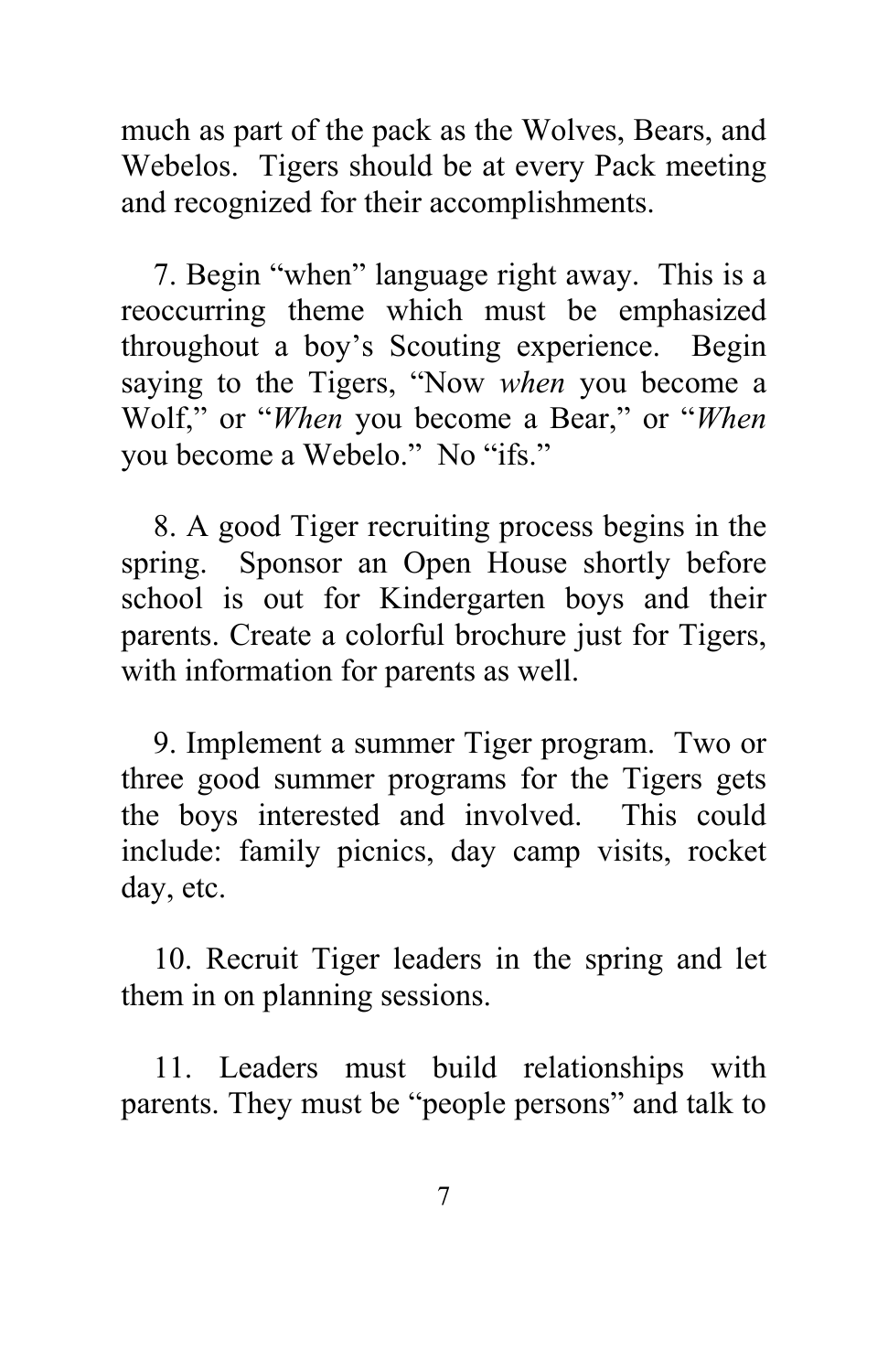parents. If parents aren't welcomed and don't enjoy being a part of the Pack in some way, their boys won't stay. This is true in every level of Scouting as well.

12. High-five every boy as he arrives at a meeting.

13. Learn each boy's name quickly and use it. Learn parents' names as well.

14. Have the Tigers wear the Cub Scout blue shirt right away.

15. Present the boys with their Tiger neckerchief in front of the entire Pack at the first opportunity. Make it a big occasion.

16. Have a table set up at a school's open house. Ask the principal, far in advance (they come back to work in early August), for permission to do this. Have lots of brochures about the Pack and have BSA literature available.

17. Talk with a first grade teacher to try and understand six and seven year old boys. Understand their learning styles and their likes and dislikes.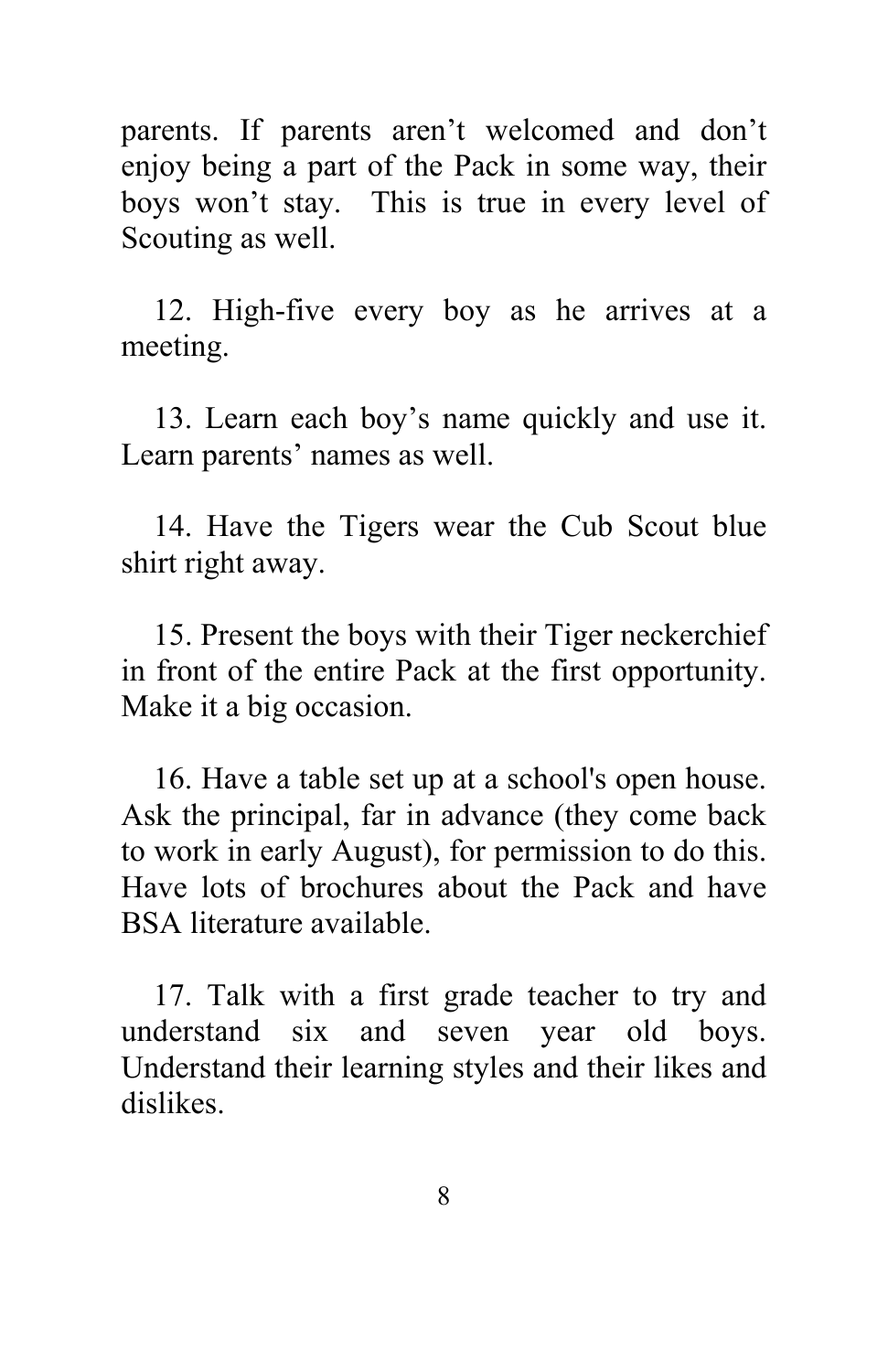18. Put "Join Cub Scouts" yard signs in the yard of the charter organization. Stock up by getting new ones each year because they can blow away or get stolen.

19. Get a "Join Cub Scouts" message on the church or school sign every year the week before the Rally Night. Most churches would do this if someone just asked.

20. At least one parent is involved with a school's PTA. Submit a paragraph about joining Scouts in the PTA's monthly newsletter. Remind them they can join at any time, not just on the Rally Night.

21. Get a bulletin board at the charter organization and update it monthly with lots of photos and information.

22. Never arm-twist parents into being Den Leaders at a Rally Night. Instead, look for extra help for an event or two and ease them into leadership.

23. Have parents fill out a "Family Talent Survey" early on to know their strengths and interests.

9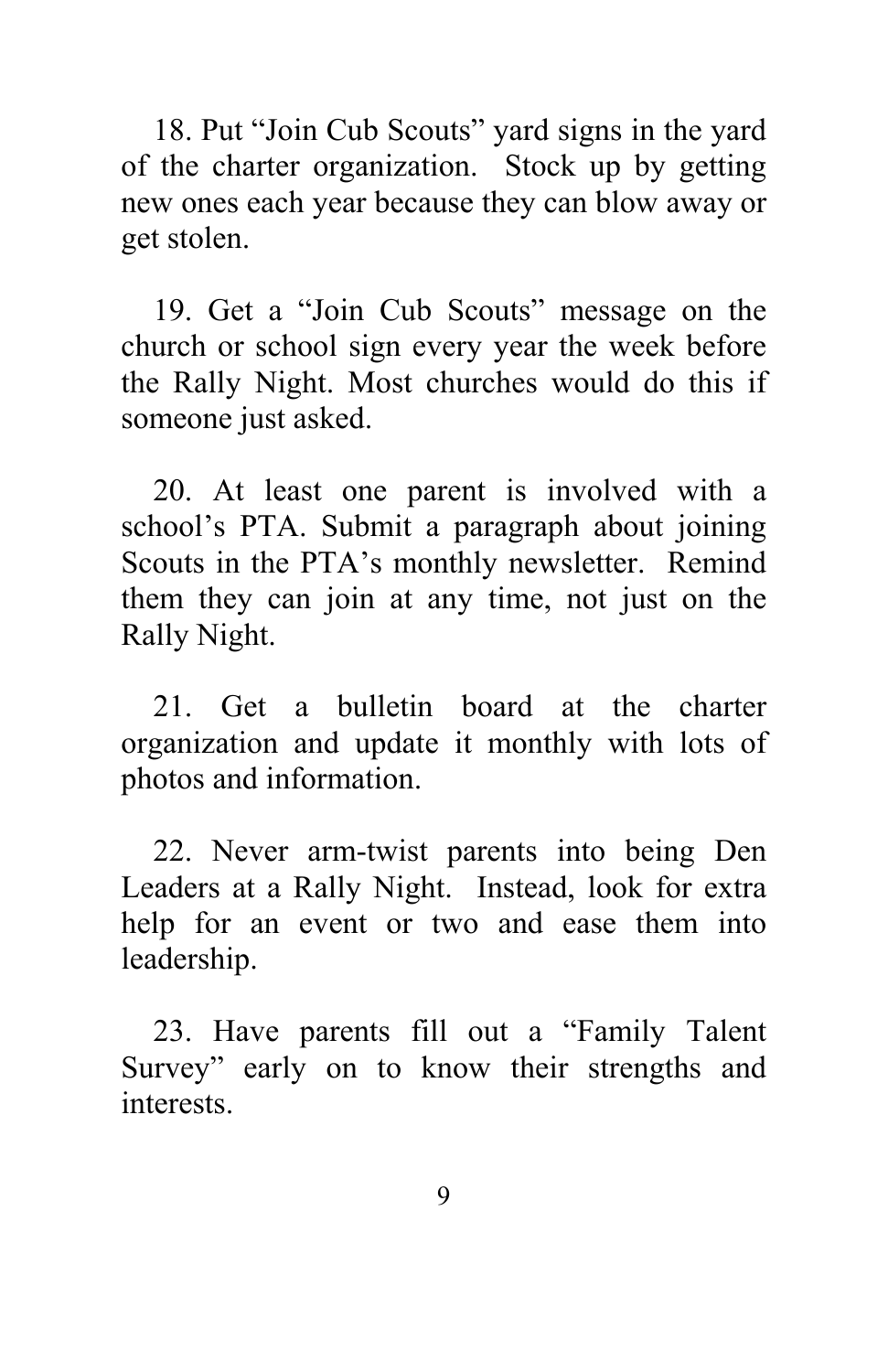"If you make listening and observation your occupation you will gain much more than you can by talk."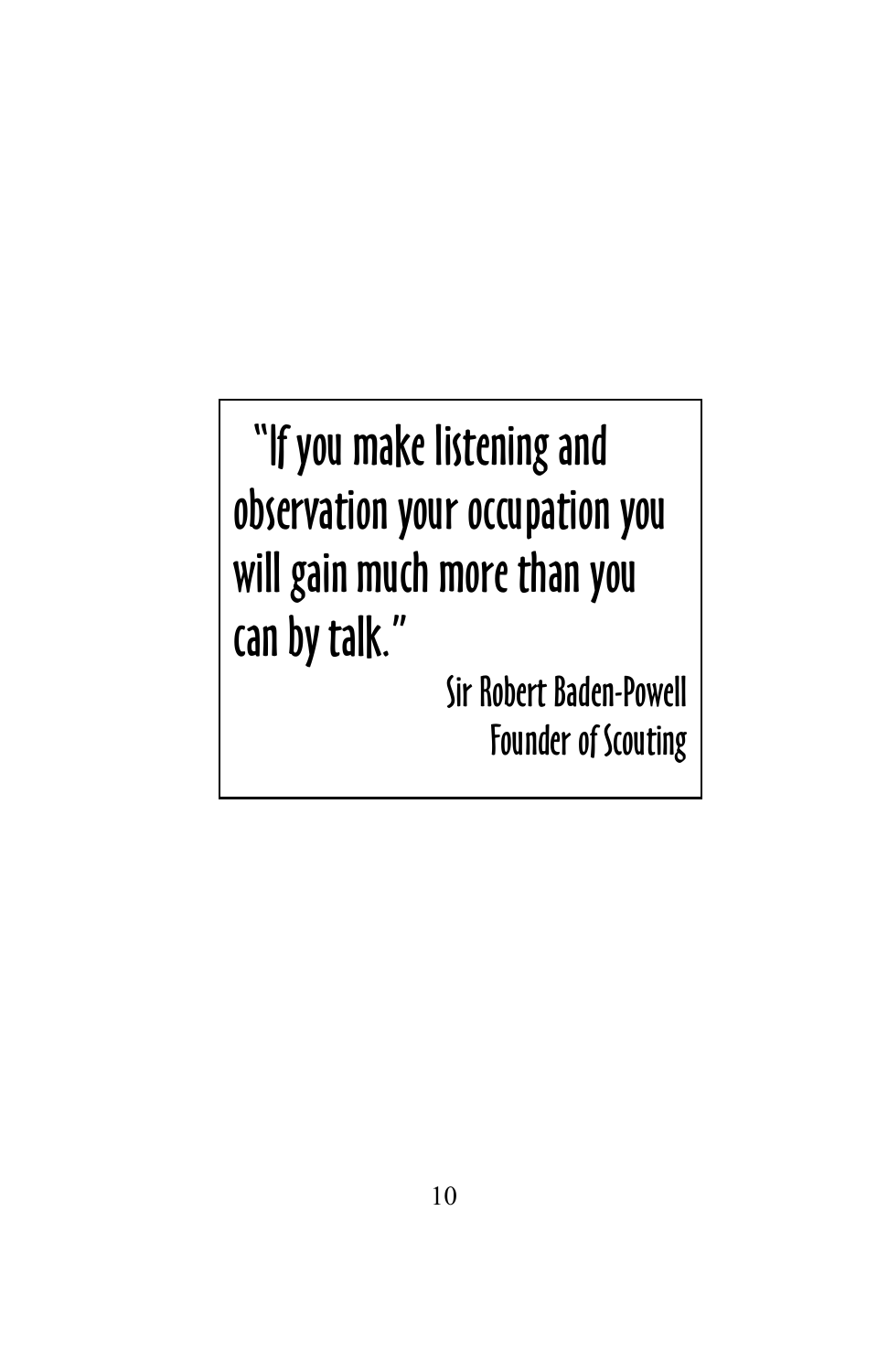### **2. THE FIRST TWO MONTHS AS A WOLF CUB**

Remember that national statistic that tells us within the first three months of joining Tiger Cubs we can lose 50% of the boys? Of the 50% that stay in Tigers to become Wolves, we can lose half again if the program is boring, irrelevant, and disorganized. That means there is great potential to lose 75% of the boys in less than 15 months. No wonder only about 3% of the boys who join Boy Scouting make it to Eagle. We lose them!

So what can you do to keep your boys in Wolves and then on to Bears?

1. Remember that a great Bear Den begins with a great Wolf Den. A great Wolf Den begins with a great Tiger Den.

2. Try not to change the Wolf and Bear leadership each year. Sure, have parents serve as assistants but try to keep the same Wolf and Bear Den Leaders for at least three years. Consistency is a big factor.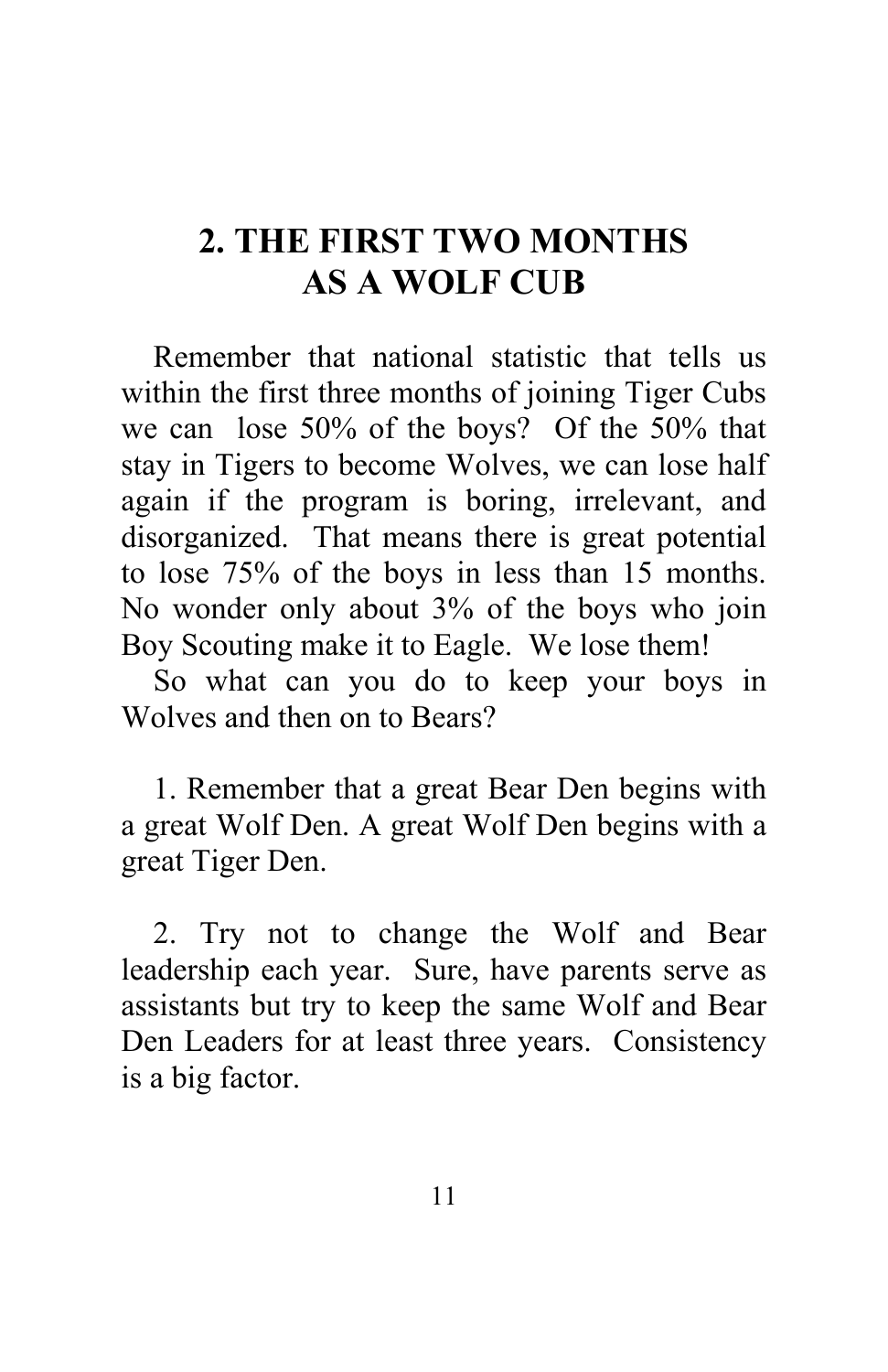3. Never underestimate the power of good planning.

4. Keep the boys interested and advancing. There are so many things to work on in Cub Scouting. Make the advancement lots of fun and very crazy. Like with Tigers, keep integrating goofy ideas and never take yourself too seriously. Remember the three words: program, program, program. Boys like doing and hate listening!

5. Keep the "when" language going. No "ifs" like "*If* you become a Webelo" or "*If* you become a Boy Scout." That is a negative, self-fulfilling prophecy. It's "*When* you become and Webelo" and "*When* you become a Boy Scout."

6. Implement a summer Wolf and Bear program. See that it includes Day Camp and more.

7. Keep building relationships with parents. Keep being a "people person" and talk to parents. Know the parents by name.

8. Create a Pack email list to send out announcements every week with reminders about upcoming events. Many boys at this age already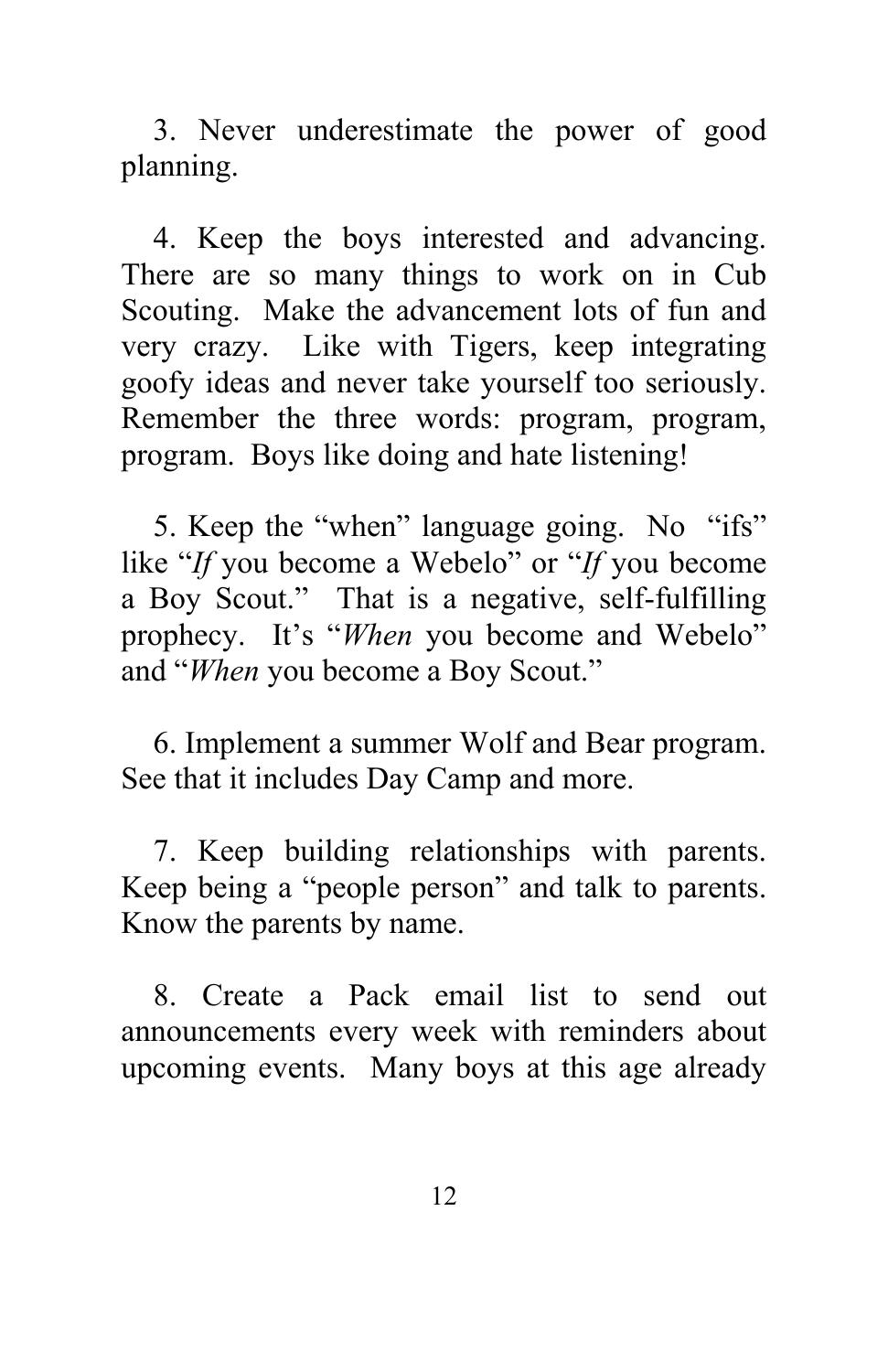have their own email addresses. Include them and their parents.

9. In the spring, start to recruit parents to take over for those who may be leaving in the fall.

10. Track attendance. If a boy misses two weeks in a row and you don't know why, make a phone call, send an email, or write a note letting him know he was missed. The sooner the better.

11. Select a totem for your Pack. Something that brings everyone together or has some symbolic meaning that everyone can understand. Have that totem visible at meetings and create a graphic of it to include on all publications.

12. Remember that the best Packs and Troops have a high ratio of active adults to boys. Your best ratio is one adult for every three boys.

13. Look to the local Scout Shop for Program helps.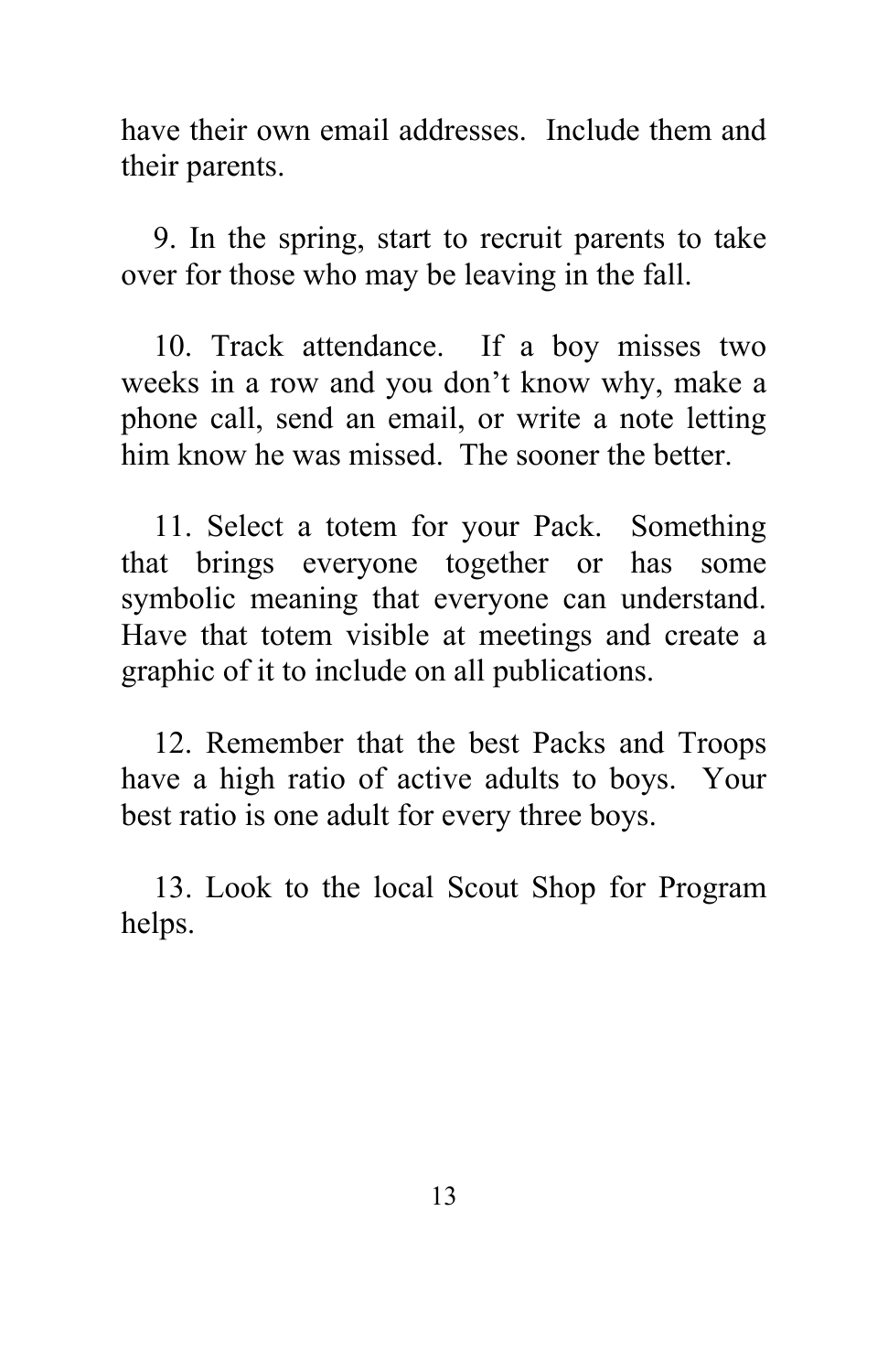"The most worth-while thing is to try to put happiness into the lives of others."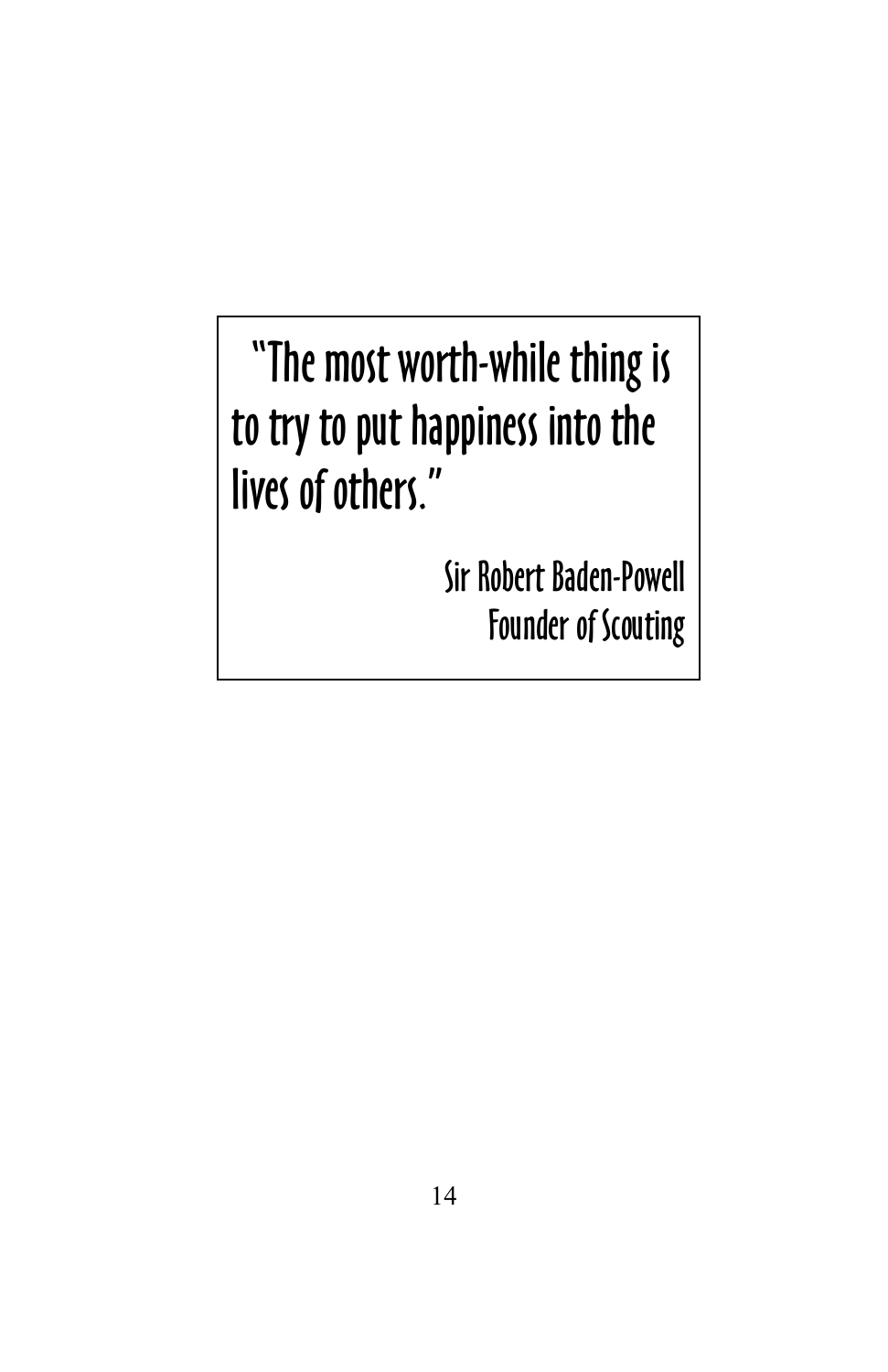### **3. THE FIRST CAMPING EXPERIENCE**

One of the keys words to remember in retaining Scouts is ACT.

#### **A**dvancement **C**amping **T**raining

Boys who have successful advancement experiences will stay in. Boys who have enjoyable camping experiences will stay in. Leaders who are well trained will keep the boys involved.

For many boys, the first camp out will be their first time away from home. Even if mom or dad is there, it will still be a new experience filled with some wonder and some fear.

It must be fun and it must make so much of an impression on a boy that he will want to go on many more camping experiences. Here's some ideas to make that happen:

1. Have an information night a week or two before the campout at a Pack meeting. Get a digital projector and show pictures of previous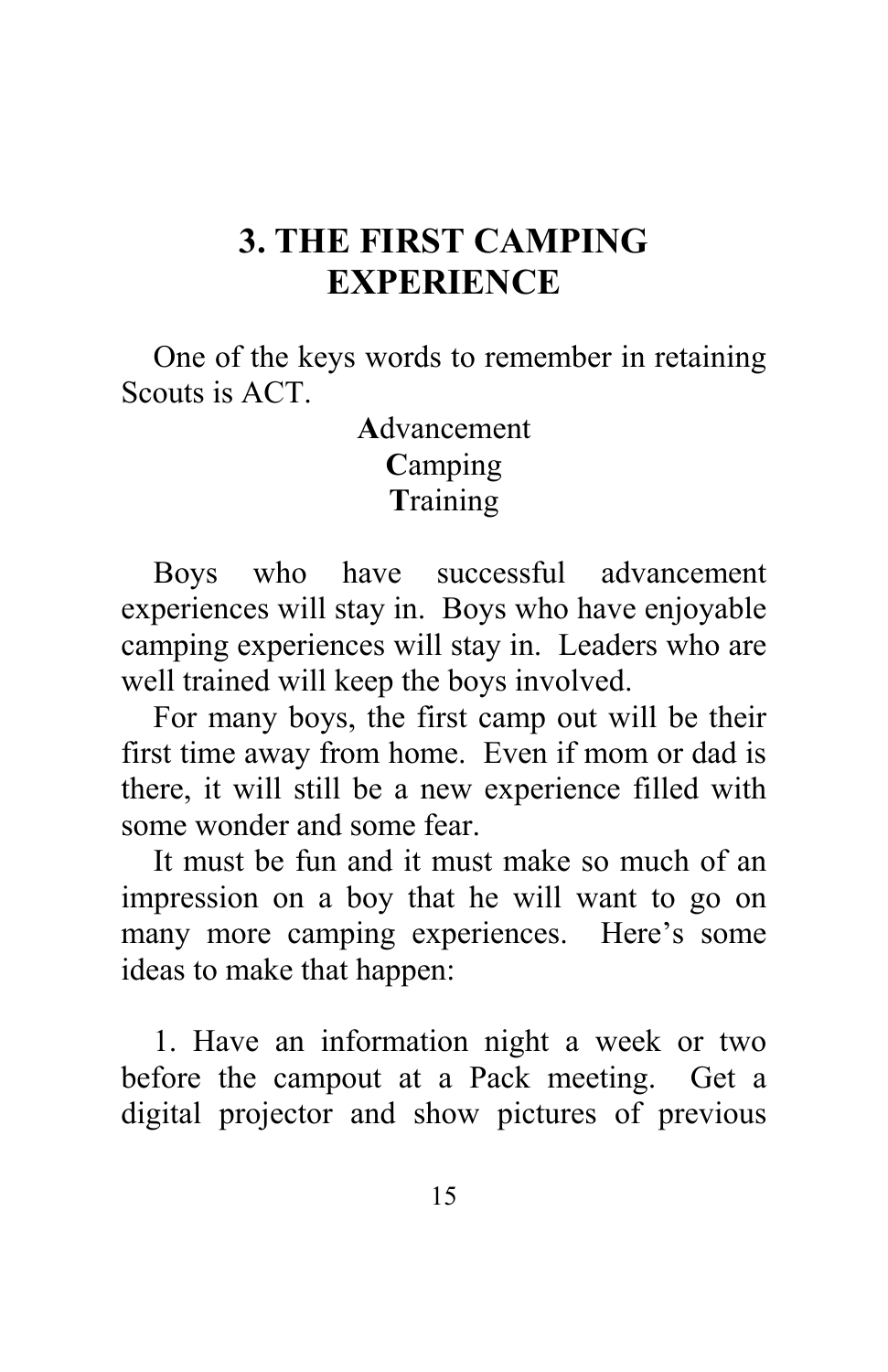campouts or show a scrapbook with photos. You do keep a history of the Pack, correct? Pass out a packing list to parents and include the leaders' names and phone numbers for questions. Take lots of time for questions and answers from parents.

2. Reserve a cabin for two nights and make it an option to stay one or both nights.

3. Reserve the camp's council ring for a big camp fire. Don't fly by the seat of your pants. Plan it out with lots of songs, goofy things, and smores. Light the campfire in an impressive way. Make memories.

4. Don't give the boys hot chocolate before bed. The sugar will pump them up and they won't sleep. They may also have to get up to find the scary latrine in the middle of the night.

5. Once the boys are in their bunks, stoke the fire and play a CD of Native American music. You could also read them a story, a *long* story filled with adventure. But, not scary! This can comfort those who may be scared and give the whole group something to listen to as they fall asleep.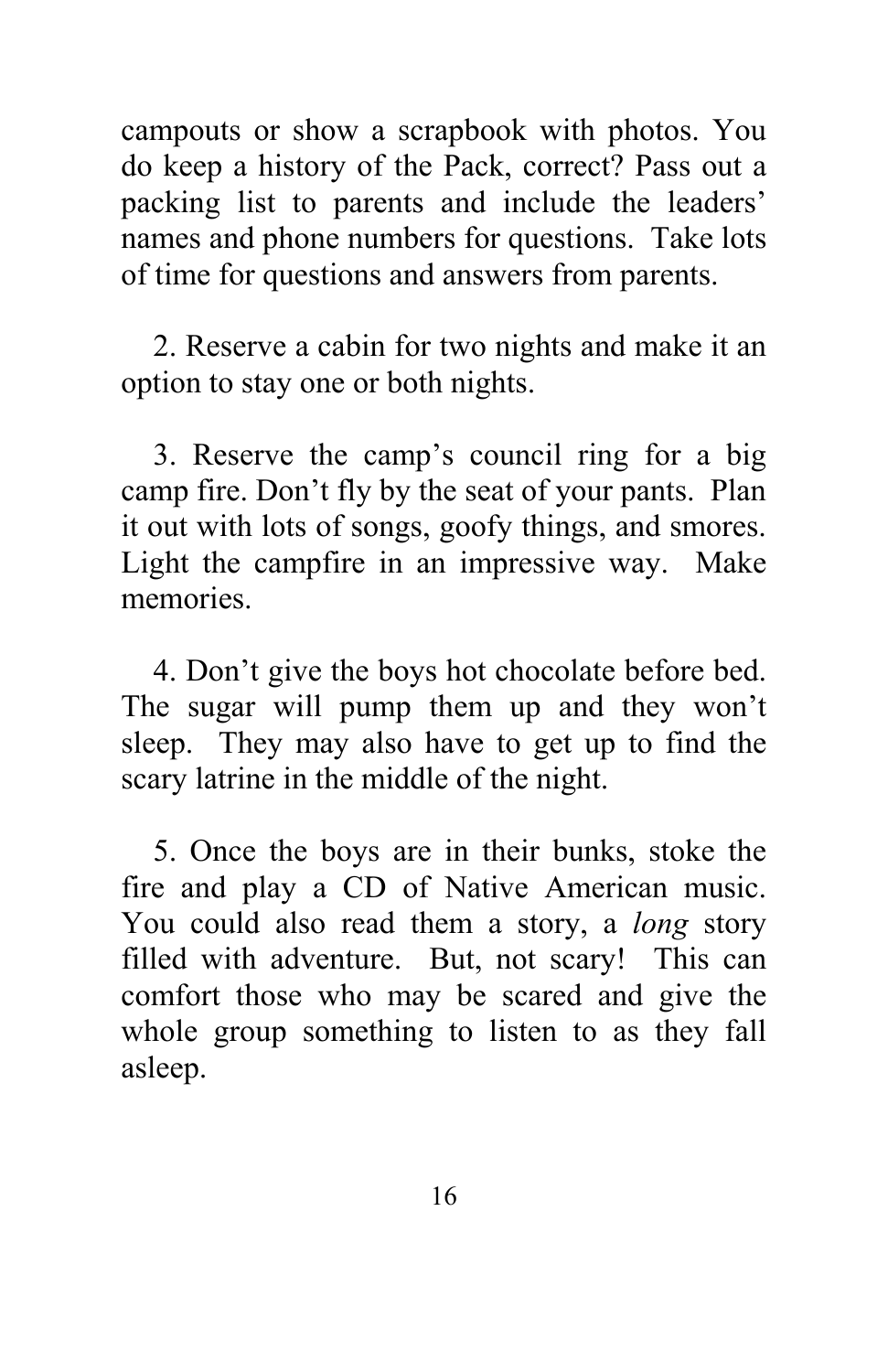6. Attend the Council Cub Adventure Weekend. Everything is planned for you.

7. Have each boy build his own big tin can camp stove and have him cook his supper on it at camp.

8. Find things for each parent to do on a campout. If parents are bored or feel like they are not wanted, you'll lose them. You need to get them involved, which will keep the boys involved as well.

9. When a Cub Scout shows up for his first campout, present him with his own hiking stick. These can be easily made. Use different wooden brands or other ways to mark each event on the hiking stick.

10. Impress on the older boys that they must make the younger boys feel welcomed.

11. Always have a Plan B and Plan C. Many first campouts have been ruined by a cold rainy day with boys cooped up in a cabin with nothing to do. Sometimes, its even better to postpone an event rather than create a negative experience.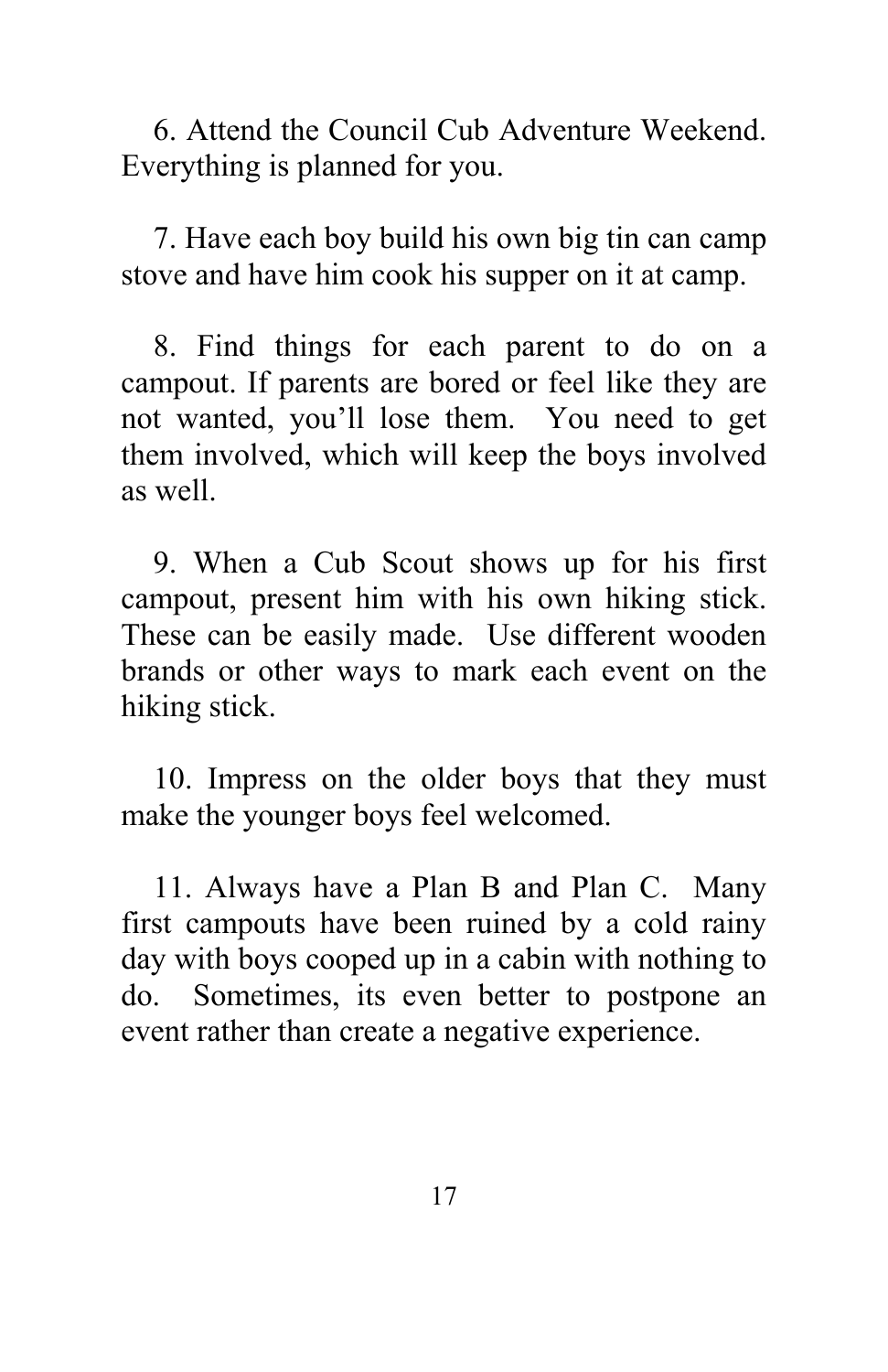"We never fail when we try to do our duty. We always fail when we neglect to do it."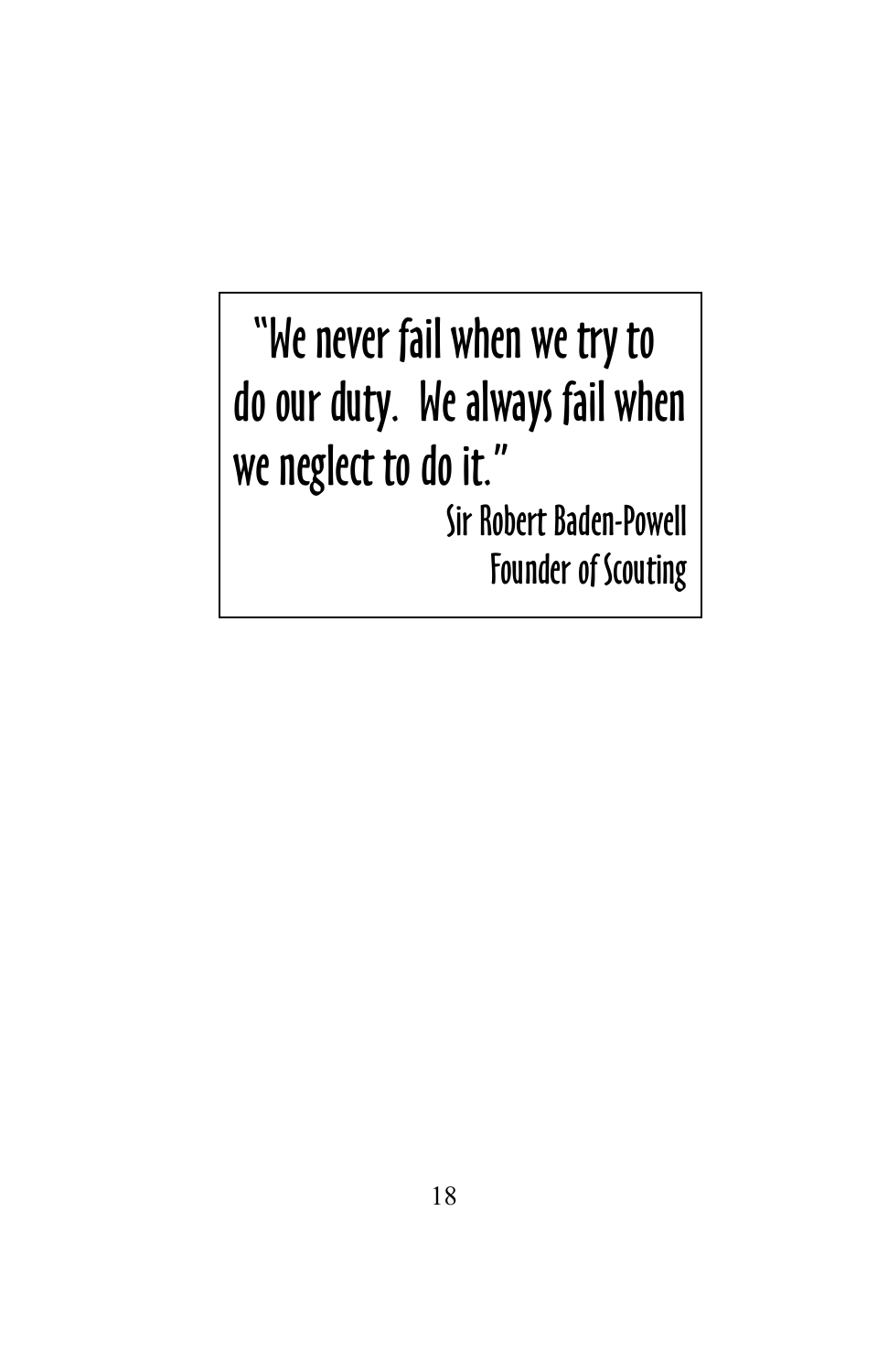### **4. THE MOVE TO WEBELOS**

More than two-thirds of the Webelos Scouts who begin the Webelos program in the 4th grade will not be a part of the program by the beginning of the 5th grade. So, getting a boy into Webelos is one thing, keeping him in the program is another.

He's in fourth or fifth grade and beginning to get active in things besides Scouting. Here are some ideas, offered by those who are retaining their Webelos, to keep boys interested in the program:

1. Make the move to Webelos a big event. Let boys change from the Cub Scout blue shirt to the Boy Scout tan shirt right away. Present new Webelos with blue shoulder loops for the tan shirt and talk about the coming day when those blue loops change to red *when* they become Boy Scouts.

2. Keep the Webelos involved in the Pack. Don't separate them all the time. Meet as a total unit.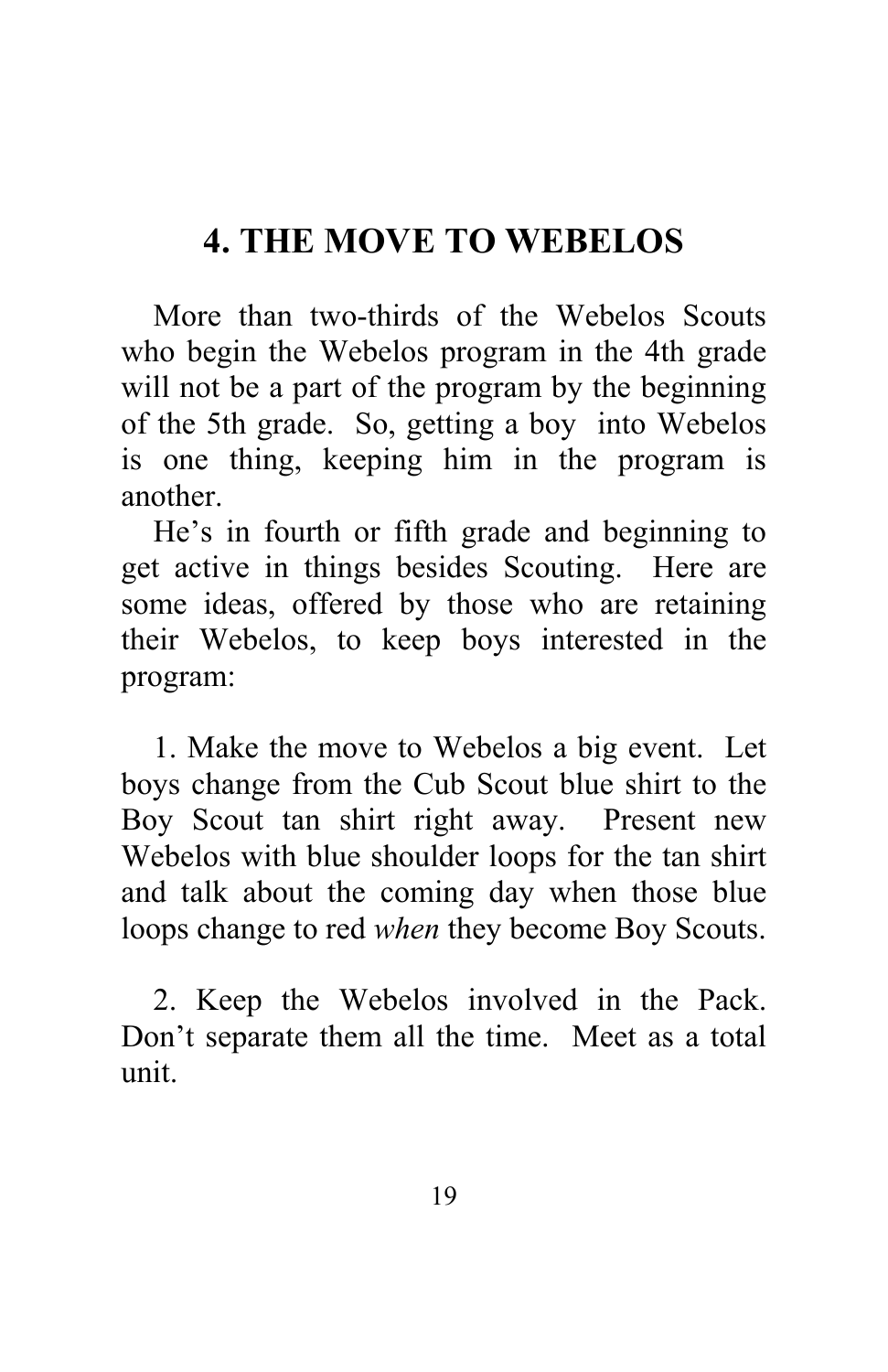3. Allow the second year Webelos to immediately become a Patrol and attend some Troop meetings. Alternate weeks between the Troop and Pack so boys aren't out two nights a week.

4. Never underestimate the power of a good Den Chief. A Boy Scout who gives up a second night a week to help a Cub Pack is a great gift. These boys are "secret weapons" in the process of moving Webelos into Boy Scouting. They develop positive relationships with the younger boys and become the Webelos' liaison to Boy Scouting.

5. Take "Webelos to Scout Transition" training at the University of Scouting.

6. Develop communication with a Troop and allow that Troop to communicate with the Pack. The Troop should become involved with the Pack. A Boy Scout liaison on a Pack Committee and vice versa is a good idea. A good Charter Organization Representative should initiate this communication between Scouting groups in the same organization. Units need to exchange yearly calendars as well.

7. An ideal situation would be that the Pack and the Troop both meet on the same night in the same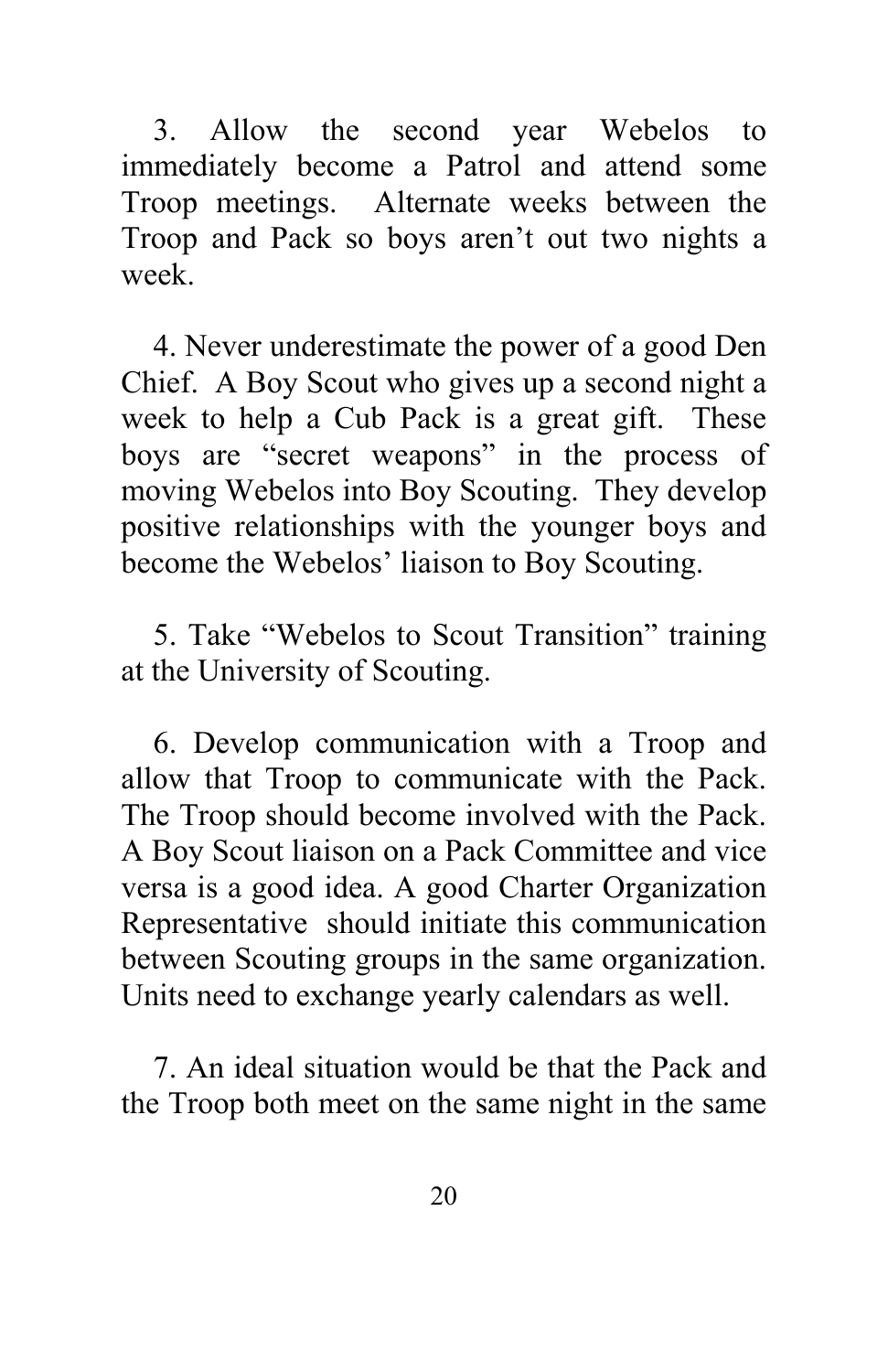place. That makes it very easy for the Webelos to visit the Troop. It is also good for the parents because they get used to the same night for meetings. Parents with a boy in both the Troop and the Pack appreciate the "one-stop shopping," thus not having to go to two different places or on two different nights.

8. A good Troop realizes that its success depends on the success of a good Pack.

9. Give a list of second year Webelos to the Scoutmaster along with their parents, addresses, phone, and email. The Scoutmaster can contact the Webelos.

10. Remember that it is in Webelos that the world of outdoor Scouting begins to open up. The Webelos are able to camp and go on other outdoor activities. So, camp and go!

11. At the end of the Webelos program, the boys should have a "taste" for what Boy Scouting is about and have a head start in proceeding through the Boy Scout program.

12. The Webelo Leaders should think of themselves as guides that lead the boys through the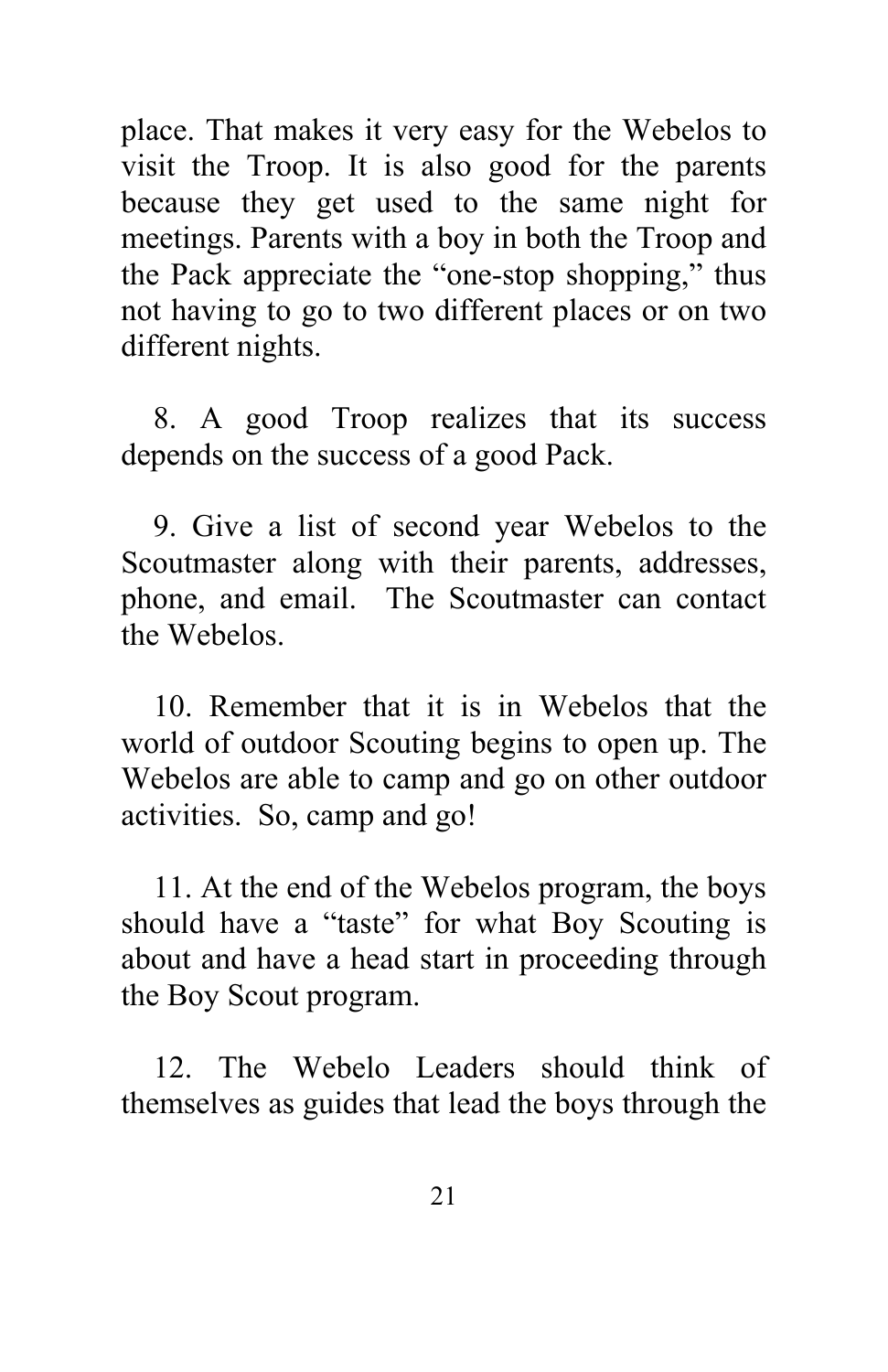transition from Cub Scouts to Boy Scouts. Leaders keep the boys' interests going in the direction of Boy Scouts by playing more of a supportive role than a directive role.

13. Help Webelos become more involved in planning the program for the den. They will learn simple leadership skills.

14. Investigate using the Denner position. This is like the Patrol Leader in Boy Scouts. The Webelos Denner is a Webelos Scout who has been elected by his Den for a short term of office, usually three to six months. His responsibilities are determined by the Webelos Den Leader and might include such things as leading ceremonies, preparing equipment, setting up the meeting room, greeting new boys and helping them get acquainted.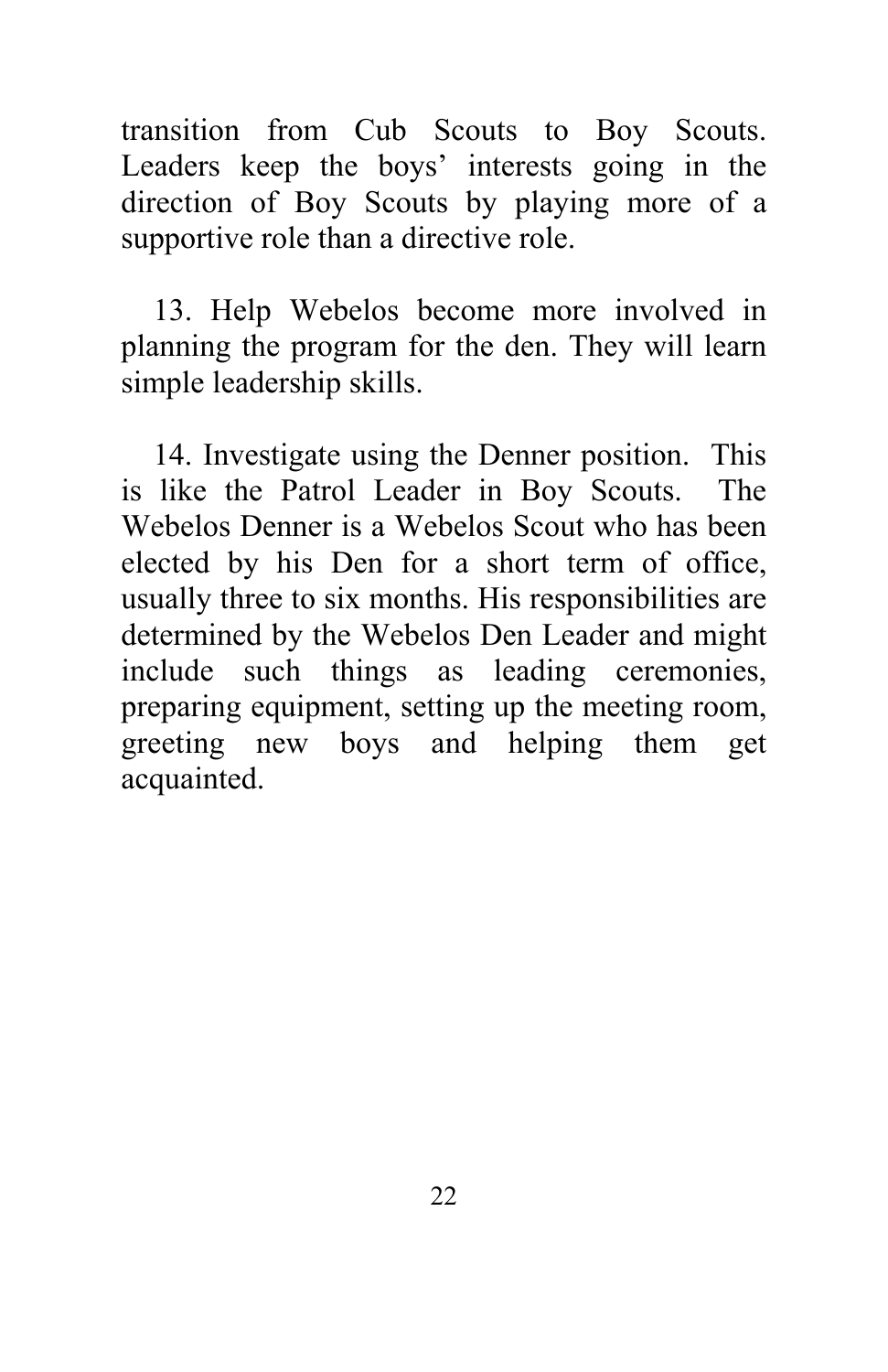### **5. WEBELOS TROOP VISITATION**

To receive the Arrow of Light, a Webelo must, with his Den, visit at least one Boy Scout Troop meeting, and one Boy Scout oriented- outdoor activity. This visit is one of his gateways to Boy Scouting. Granted, he may have been on an event or two, but the visitation is a critical time in the retention process. Here are some ideas to help:

1. Remember that there is no second chance at a first impression. If the Webelo Scout does not have a good experience, why should he come back? Make sure there is lots of activity.

2. Parents want and need lots of information about the Troop. Provide a brochure listing contact persons, events, what is expected of the Scouts, and what is expected of the parents.

3. Scoutmasters need to spend some time with the Webelo parents and leaders who visit with their boys. They need to spend time explaining the differences between Boy Scouts and Cub Scouts and answering questions.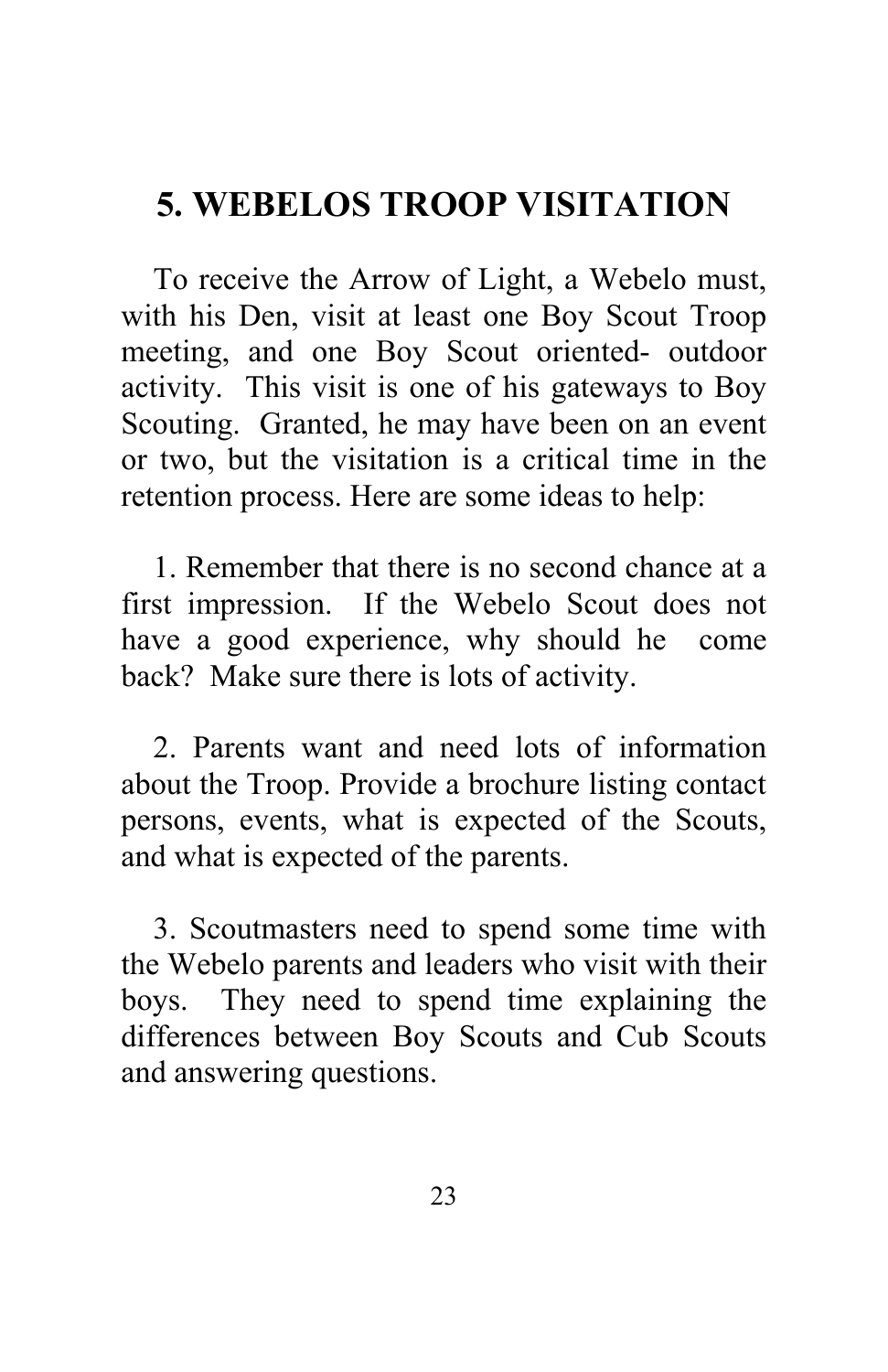4. Remember the "WOW" factor. Webelos are looking for fun units that are busy doing things and no one is bored. Program, program, program!

5. If Webelos are welcomed by the older Scouts, it makes a huge impression. Scoutmasters need to talk with the older Scouts to emphasize welcoming and including the Webelos.

6. Den Chiefs should stay with the Webelos during the meeting, if it is their Den.

7. Make the meeting an honest representation of a typical meeting. Don't present something that you are not.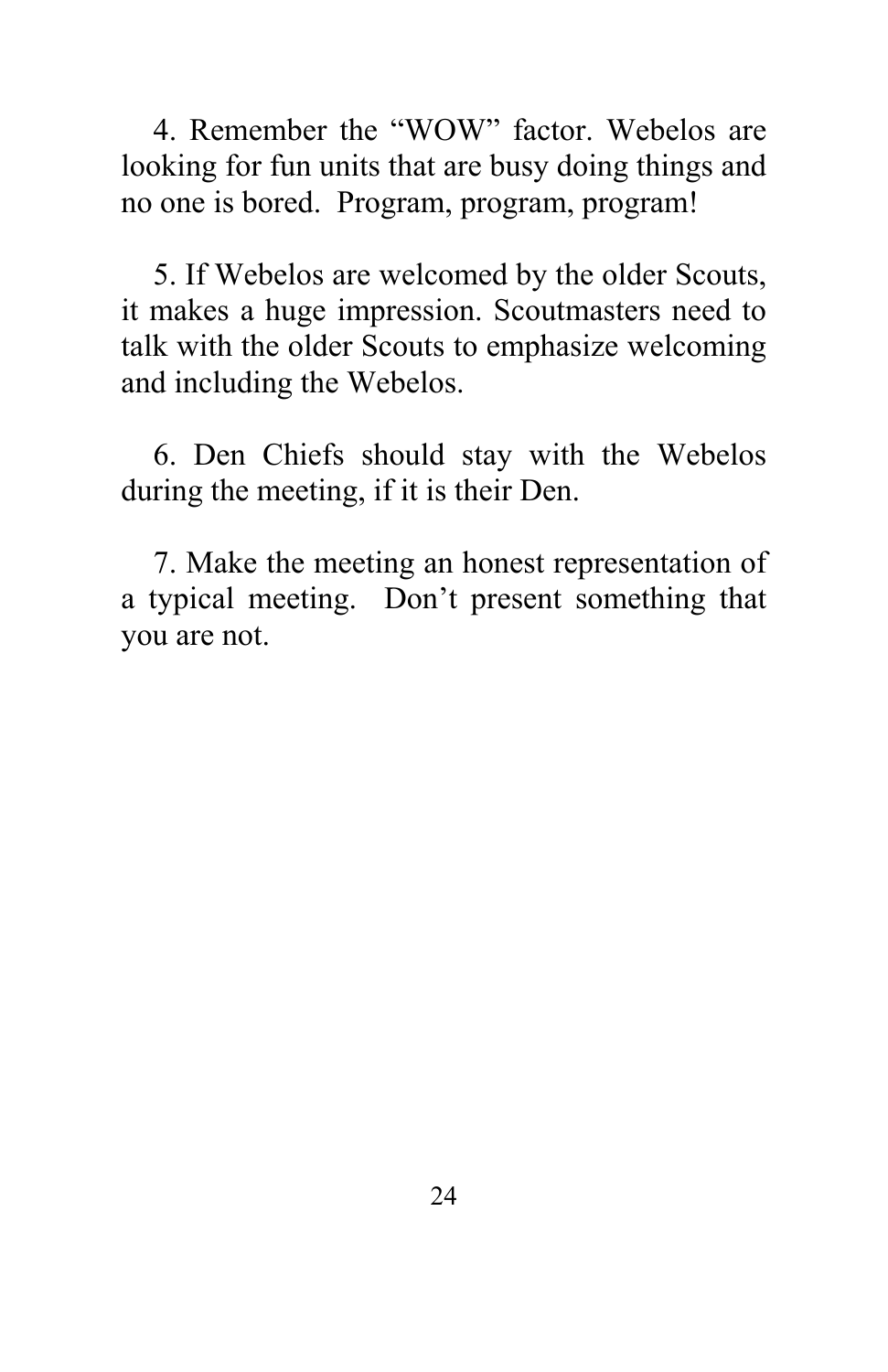### **THE TRANSITION**

We are half way through the ten areas in a Scout's life where retention is critical. This lands us into an important area, the transition from Webelos into Boy Scouting. Nationally, more than 70% of our new Boy Scouts come directly from the Webelos Program.

The National Council has developed a Webelo to Scout Plan which, when followed, can help keep the boys in the program. Here is a brief overview of the Plan:

Every graduating Webelos Scout deserves the opportunity to continue his Scouting experience as a member of a Boy Scout Troop. No Webelos Scout should start his fifth grade year without a clear path that leads directly to a specific Boy Scout Troop.

 The Webelos-to-Scout Plan offers a clear path into Boy Scouting for every Webelos Scout by linking his Webelos Den (as a Webelos Patrol) to a specific Boy Scout Troop.

The Webelos Patrol, formerly referred to as the Pack's 2<sup>nd</sup> year Webelos Den continues to be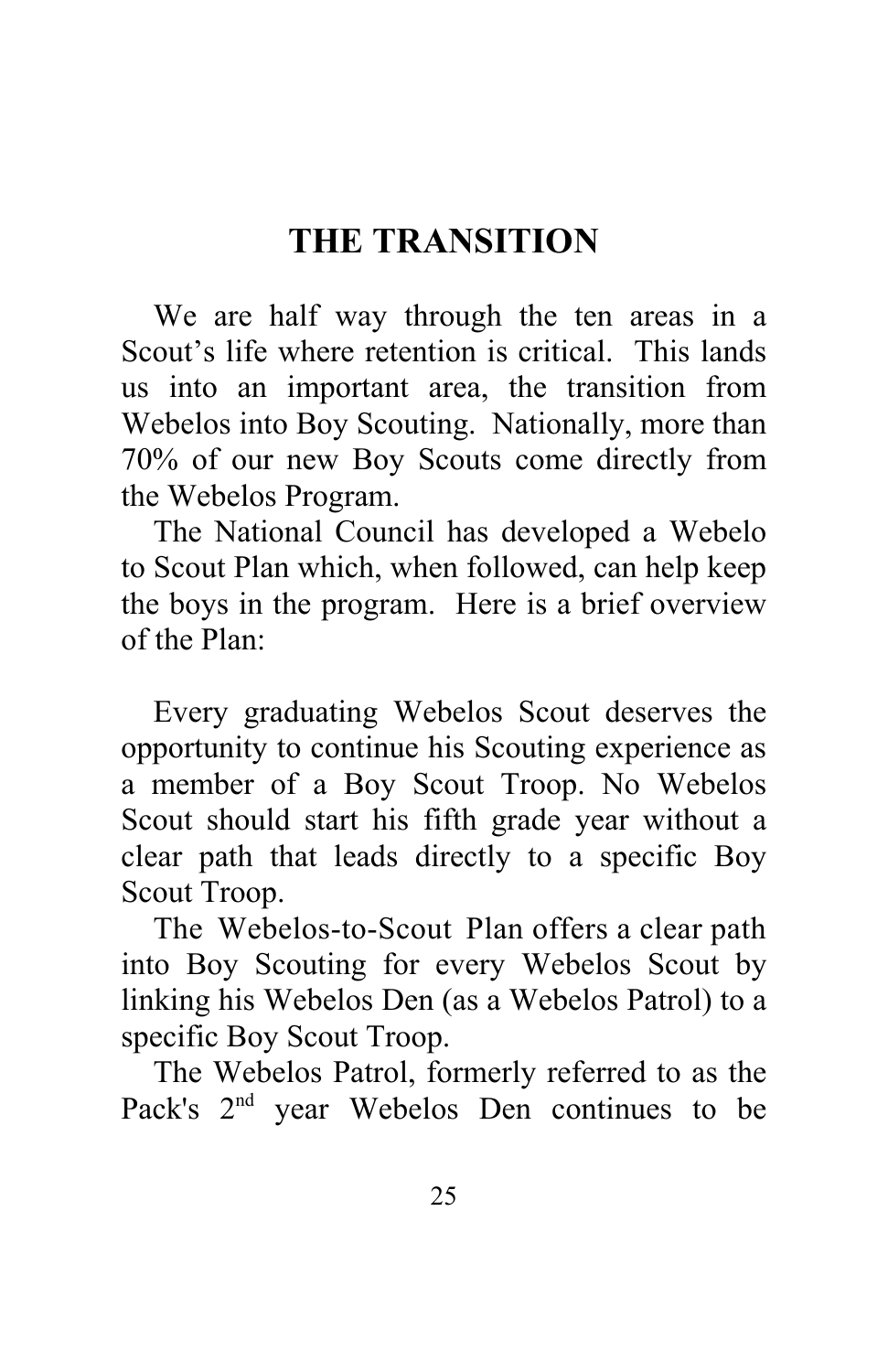registered with the Cub Pack and continues to attend monthly Pack Meetings.

The Webelos Patrol would continue to be led by the Webelos Den Leader, but would be assisted by a Webelos Patrol Assistant Scoutmaster from the Troop.

Weekly Webelos Den Meetings would now be replaced by weekly Boy Scout Troop meetings with the Webelos Patrol acting like a regular patrol in the Troop under the leadership of the Den Leader and Webelos Patrol Assistant Scoutmaster.

The new Webelos Patrol would be included in many, if not all, of the Boy Scout Troop's monthly activities.

The new Webelos Patrol would continue in this fashion until the February Blue and Gold Banquet at which time the Webelos Scout receives his Arrow of Light. A formal Crossover Ceremony welcomes him and his complete Patrol into the Scout Troop.

The key factor in this plan is the establishment of a working partnership between the Webelos Den and the Scout Troop long before the Webelos Scout is ready to cross-over.

Since summer camp is a vital part of the Boy Scout experience, especially with the new Scout, the plan provides for an early graduation (January or February) and complete transition from the Pack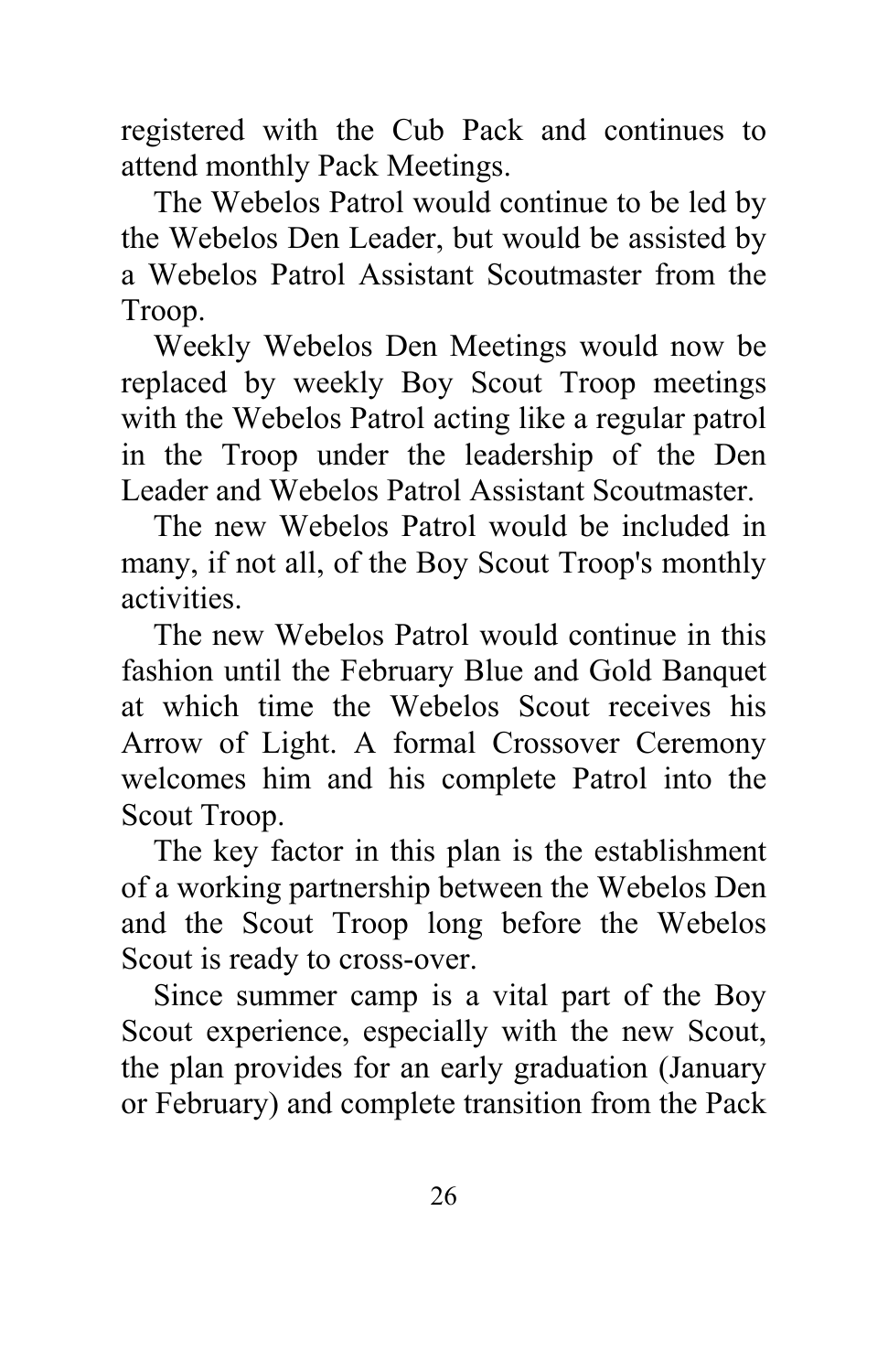into the Troop, allowing enough time for the new Scout to prepare for summer camp.

The Webelos Den Leader works with the Scoutmaster and Webelos Patrol Assistant Scoutmaster to implement the Webelos Patrol concept. The Leader conducts weekly Den/Patrol meetings with the Troop using the advancement programmed outlined. The Leader also plans and conducts an impressive graduation ceremony as they move from Webelos Den to New Scout Patrol.

The Scoutmaster directs the establishment of a working, cooperative link between the Troop and Pack. He appoints a Webelos Den Chief and encourages use of Webelos-to-Scout Plan. The Scoutmaster also appoints and directs the Webelos Patrol Assistant Scoutmaster early in the program.

The Webelos Patrol Assistant Scoutmaster serves as the link between the Troop and the Webelos Patrol. With the Webelos Den Leader, the Assistant conducts the advancement program at weekly Troop meetings and helps promote the Arrow of Light Award. This leader also assists in preparing the Webelos Patrol for participation in outdoor activities and other events with the Troop.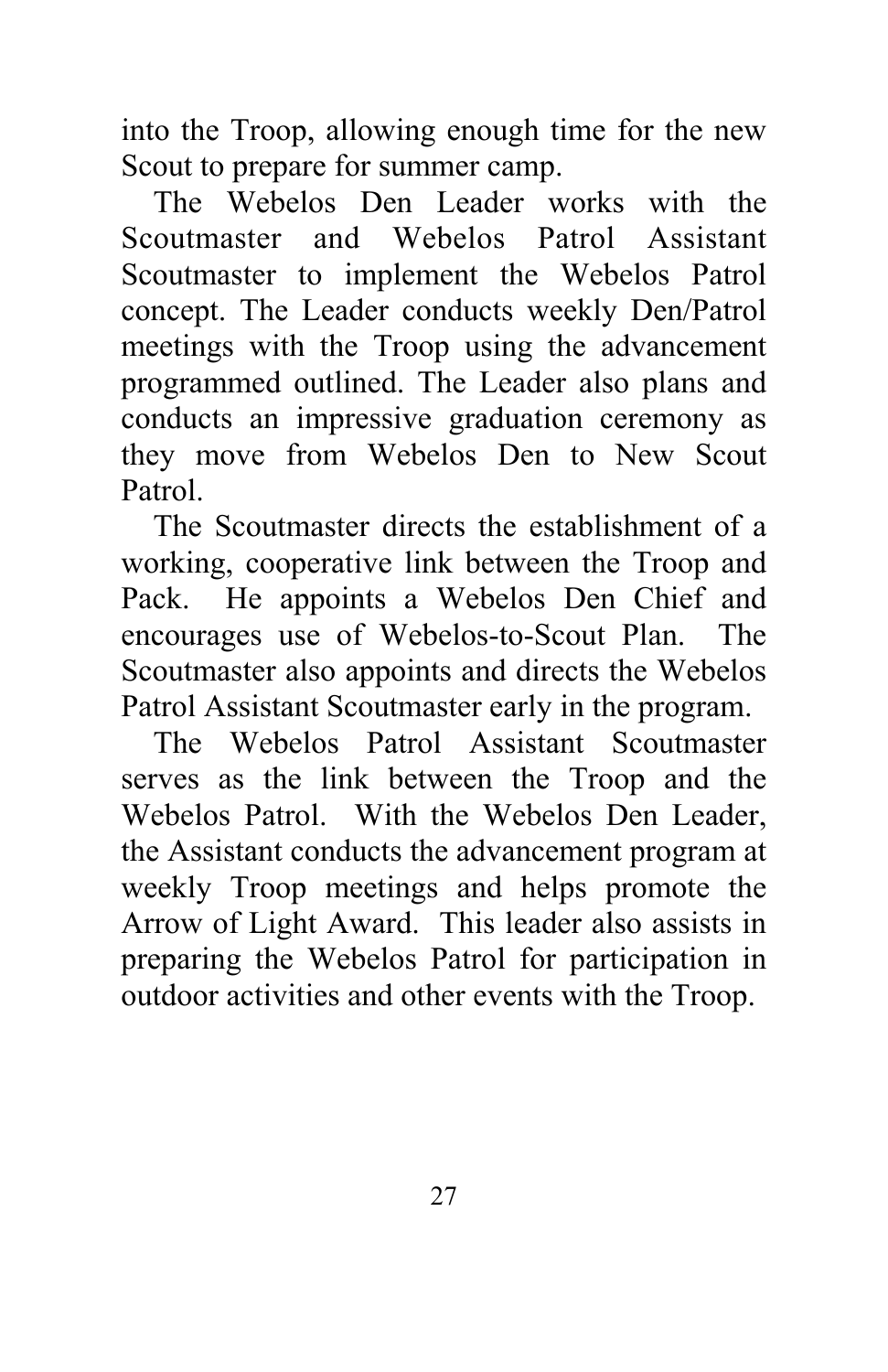### "To get a hold on boys you must be their friend."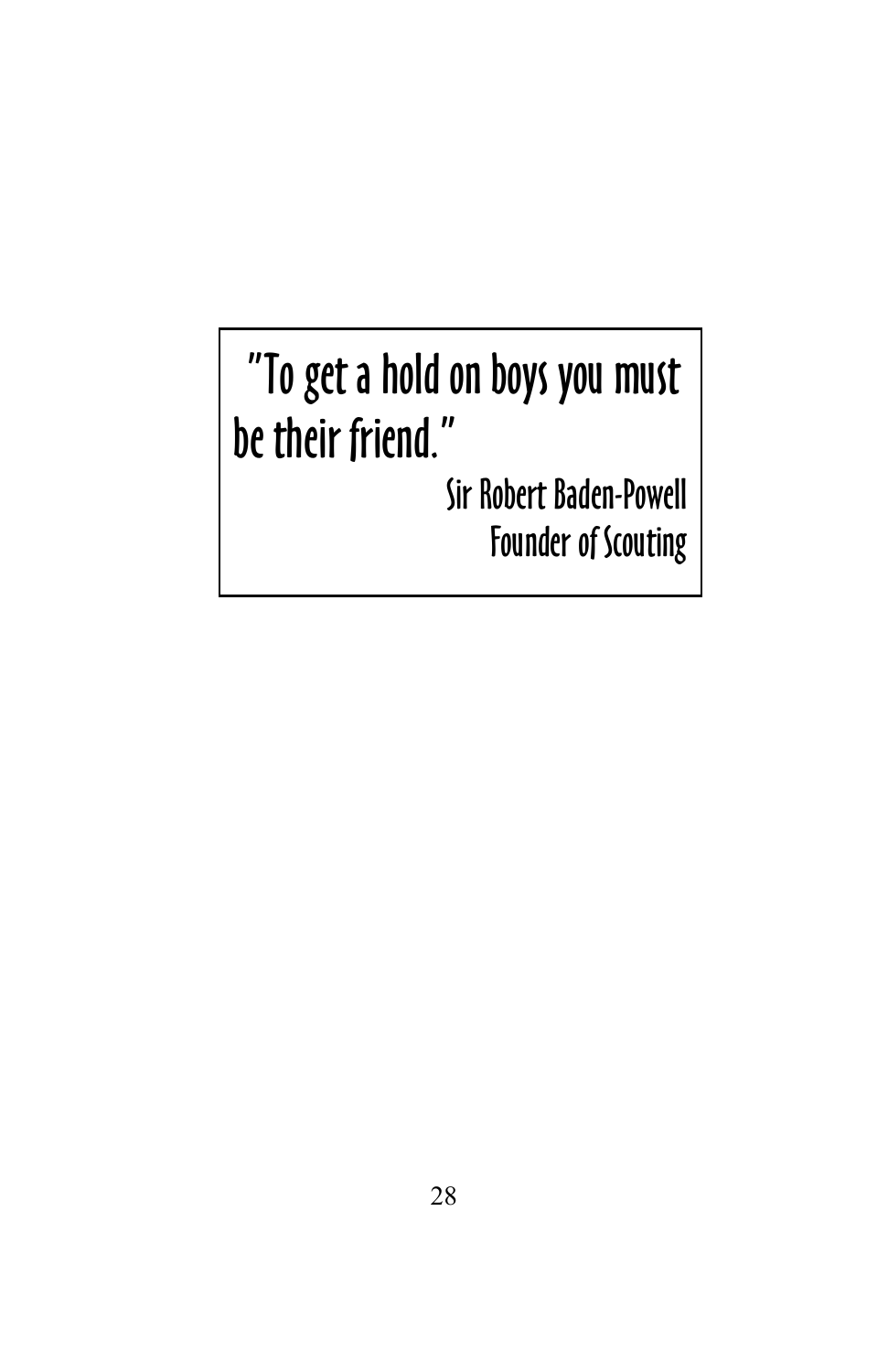### **6. WEBELO TO SCOUT CROSSOVER AND OTHER RITES OF PASSAGE**

Rites of passage are critical for an adolescent boy. They have a need for transition from one life stage to another. This has been ritualized and acknowledged by civilizations for thousands of years.

When a boy is not provided with rites of passage to make each of his transitions through adolescence, he will create rites of passage on his own. He might start smoking and figures he is now grown up. He may seek out a gang and do things to be part of the group.

There are several rites of passage within Scouting that are vital to a boy: Webelos Crossovers, camp ceremonies, Order of the Arrow, Blue and Golds, and Court of Honors. These must be well done and lift up the accomplishments of the boy.

Here are some ideas from those who are retaining boys:

1. Usually, the night a Webelo Scout crosses over into Boy Scouting is the same night he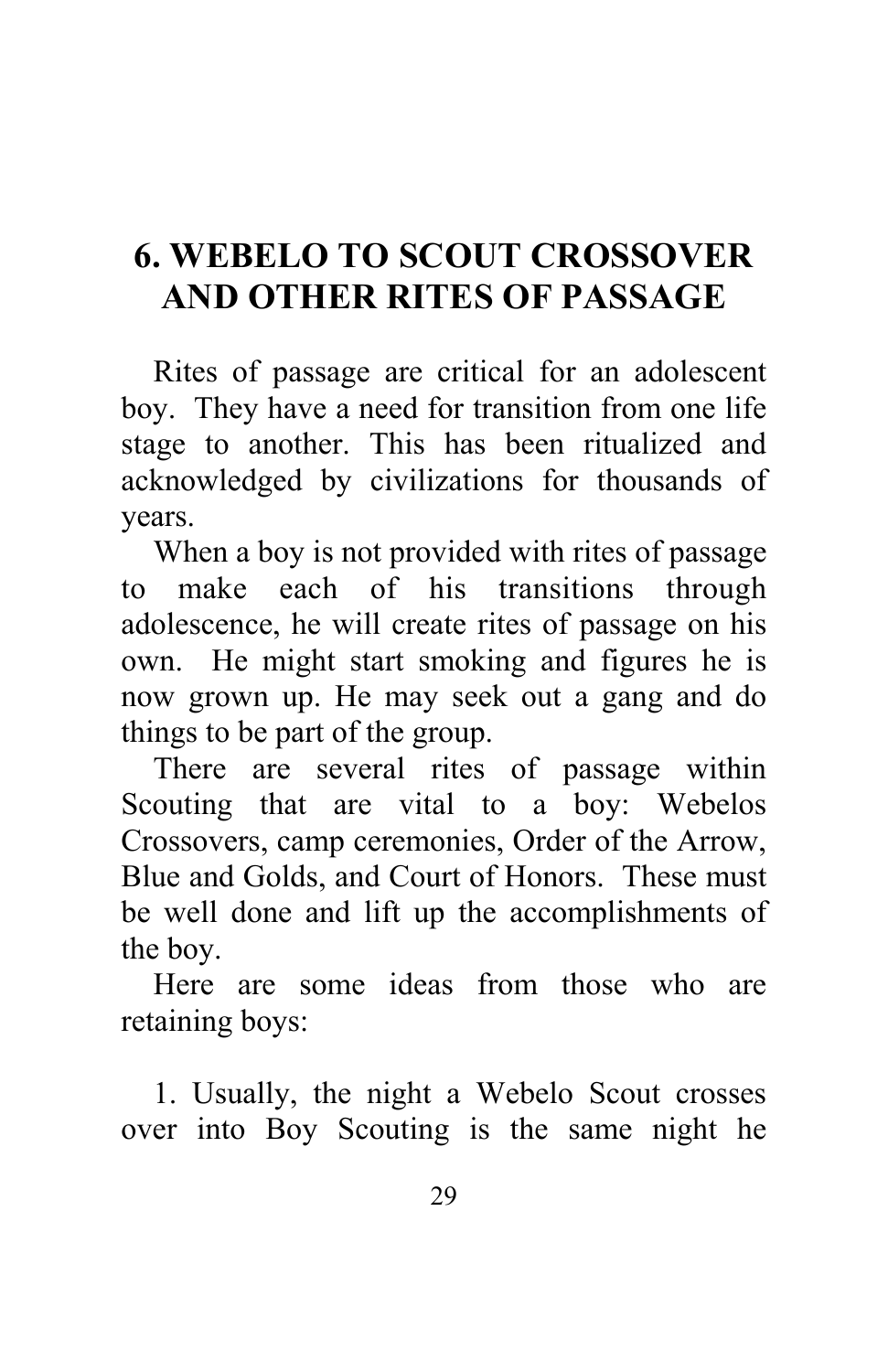receives his Arrow of Light. The Arrow of Light is the Eagle Scout of Cub Scouting and needs to be lifted up as such.

2. When a Webelo crosses over into Boy Scouts, make it a big deal. Use a bridge, remove his blue shoulder loops on one side and replace them with red after he crosses the bridge.

3. Get Cub Scout leaders involved as well, if they are moving into Boy Scouting with their sons. Have them also cross the bridge and remove their blue loops and replace them with red shoulder loops.

4. Write out the ceremonies and rehearse them. Never just "wing it."

5. Create digital videos. Borrow a projector. This is very impressive for an Eagle Court of Honor or Arrow of Light recipients. Get photos from parents and use them to create a visual biography of the new Eagle Scout.

6. Consider Eagle Court of Honors the same evening as Troop Court of Honors. The younger scouts will be there to see one of their own become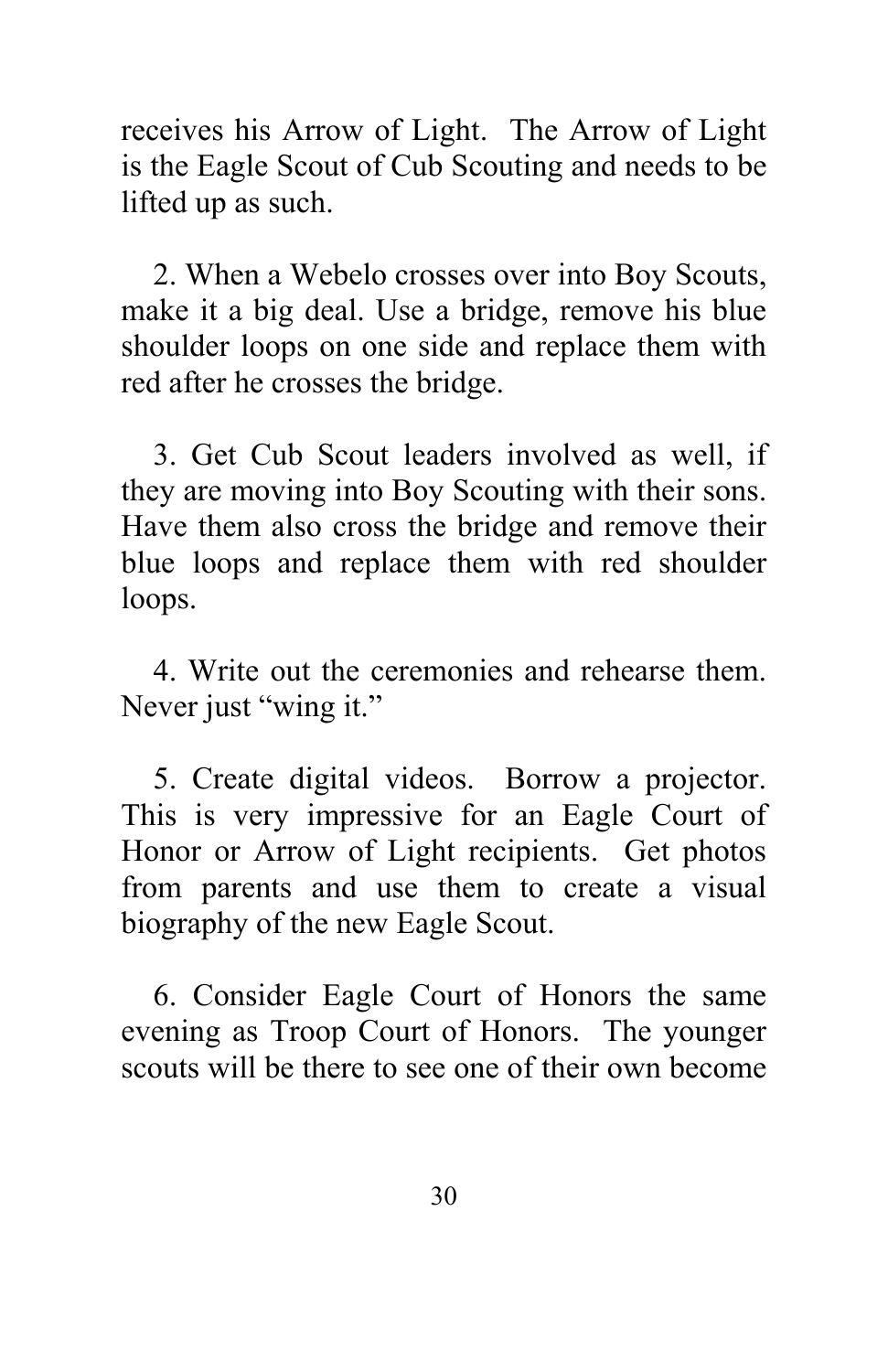an Eagle Scout. This can become a huge incentive for them.

7. Allow plenty of time to set up for big events. Use a microphone and make sure someone knows how to operate it. Use a spot light if you can borrow one.

8. Get parents involved in the Court of Honors. For every rank, invite the boys' parents to come forward and have a small rank pin for boys to pin on their moms. This way, when they become Eagle Scouts, moms and dads will be comfortable coming forward and moms then get to pin something on their sons.

Some troops provide a pin-ribbon for mothers to display their pins. It can be worn at all Court of Honors and inspire the Scouts to work for another pin.

9. Have a Unit pot luck before the Blue and Gold or Court of Honor. This is a great time for leaders to talk with parents in a fellowship environment.

10. Create big events. Begin with an impressive flag ceremony. Use a candelabra ceremony. Incorporate Scouts and Scouters.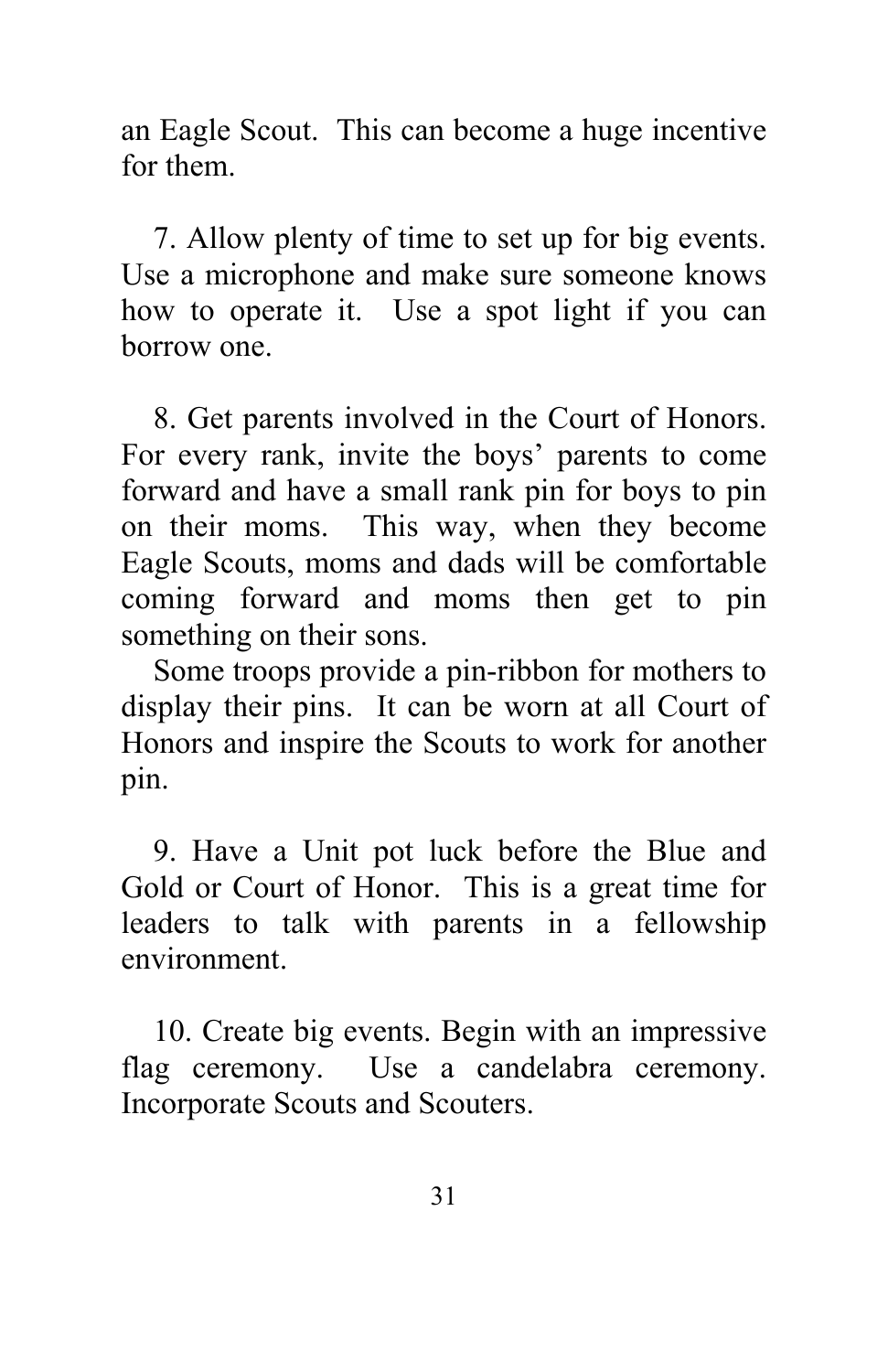11. Remember that these are formal events held in a formal environment. Invite special guests like a unit commissioner, district executive, clergy, or principal and introduce them.

### "The sport in Scouting is to find the good in every boy and develop it."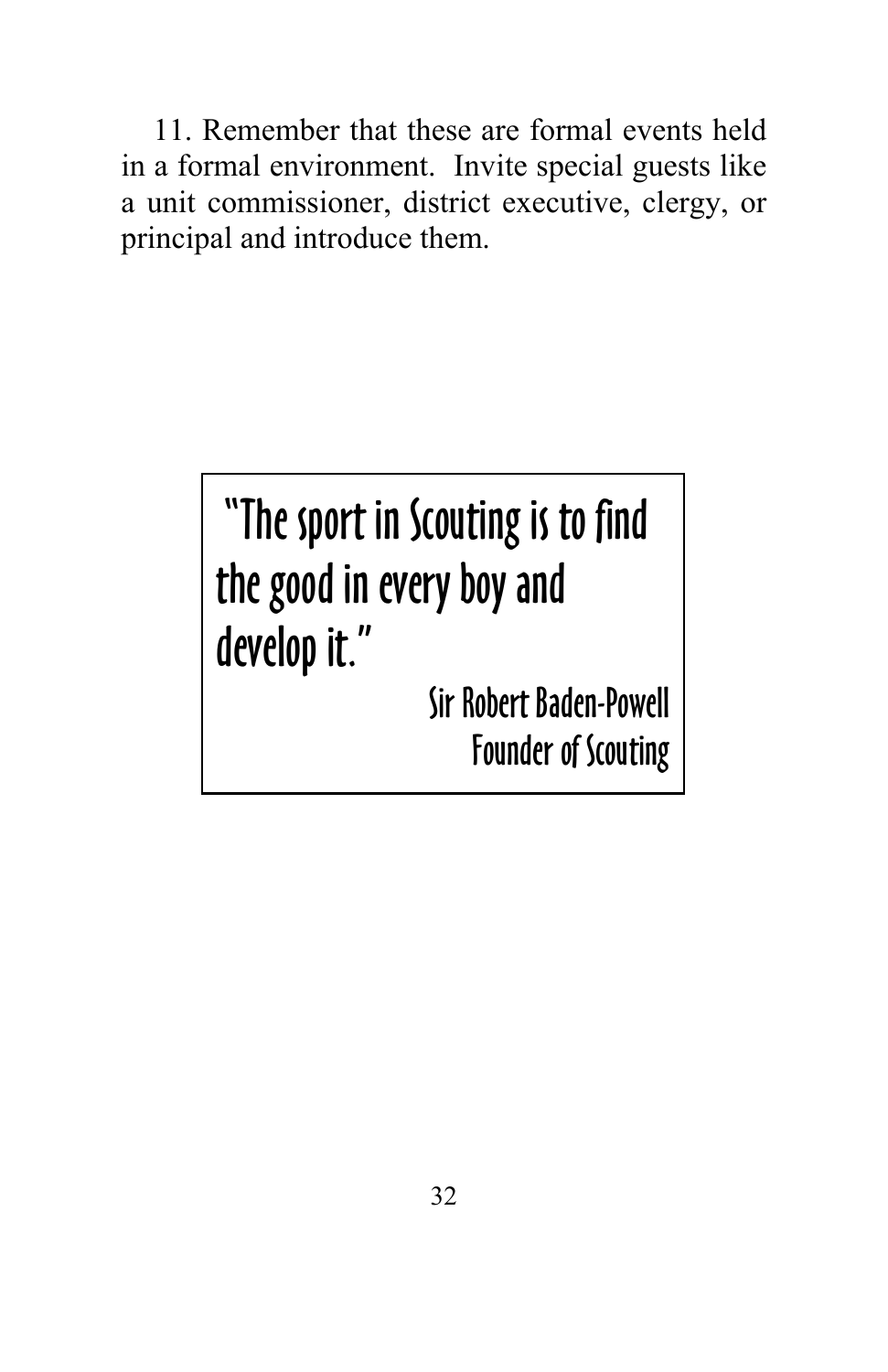### **7. THE FIRST TROOP MEETINGS**

Boys are, by nature, "pack animals." Older boys do not naturally gravitate to younger boys. They socialize with their peers. That's just the way it is.

Troop meetings can become very cliquish where the various "packs" hang out together and tend to ignore the others. Brand new Boy Scouts can feel alienated and remain shy. Or, they will sometimes do things in order to draw attention to themselves from the older boys.

The new Boy Scouts who are athletically faster or who have a more outgoing personality will surface and draw that attention. But the others can quickly "slip through the cracks" and become frustrated from being the "low man on the totem pole." These feelings can cause a boy to lose interest and never come back.

Every boy has a talent. The goal is to find it and develop it. Help boys explore their interests.

Something else to consider, better than one-third of the new Boy Scouts we register from graduated Webelos Dens will drop out of the Boy Scout Program before they have completed one complete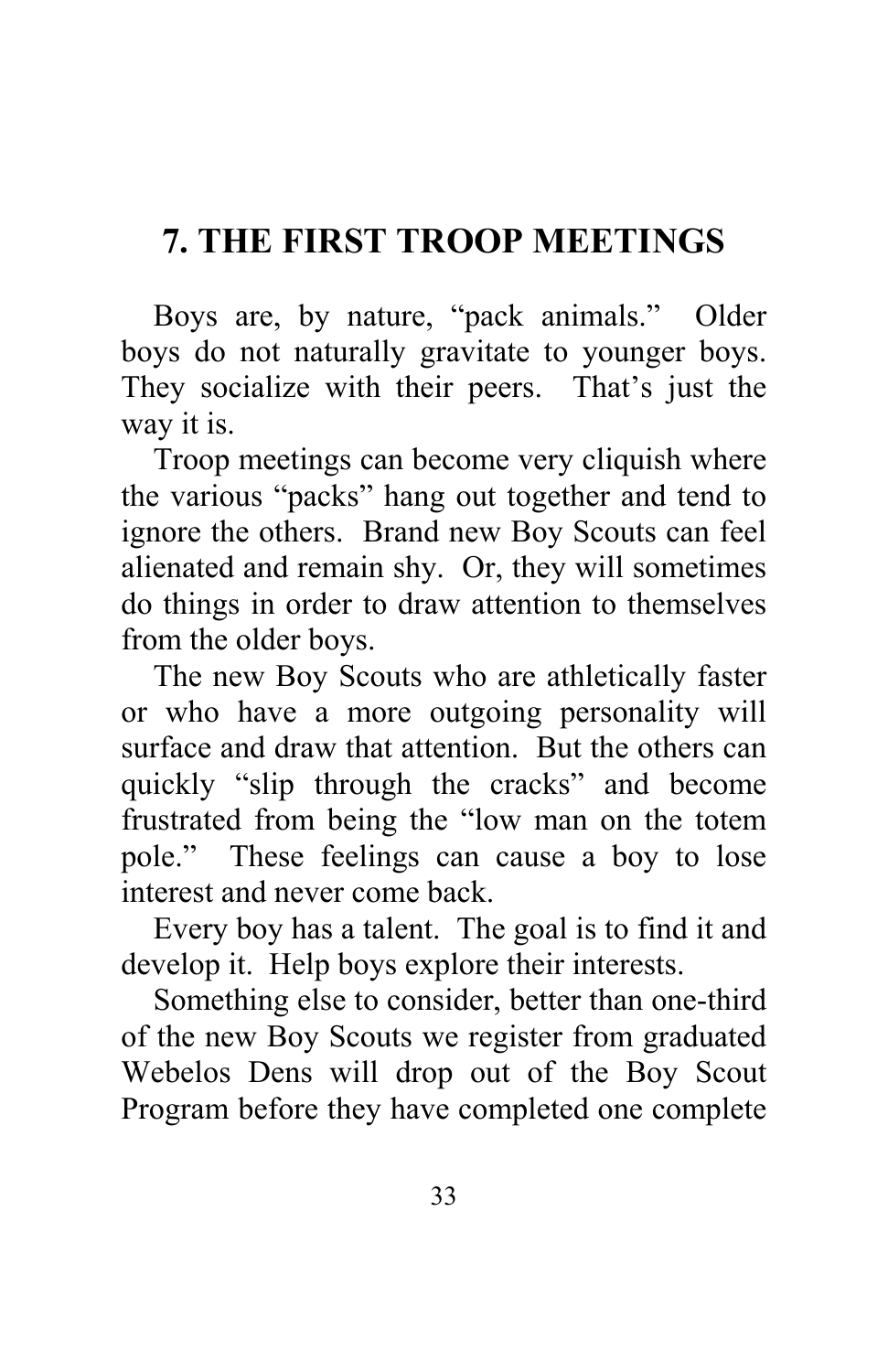year of Scouting. Of those who drop out, most will say they left because they spent more time tying knots in the church basement during weekly Troop meetings than camping in the woods on the weekends.

Here are some ways to help keep them in:

1. Understand this is the first time since Tigers that the new Boy Scouts are feeling like the "low man." Most of them will be in fifth grade and they are the "kings" of their elementary schools where fifth graders rule. They haven't entered middle school yet were they quickly become the "low man" in a new school. They were also the second year Webelos who dominated their Pack.

There are some emotional changes going on and most boys don't know how to deal with this change of status. They may choose "fight or flight." Some may choose flight.

2. Avoid publically labeling new Boy Scouts as "the new boys" or the "new boy Patrol." If you use a new boy Patrol, refer to it publically by its name (Panthers, Hawks, etc.)

3. Get new parents involved as leaders.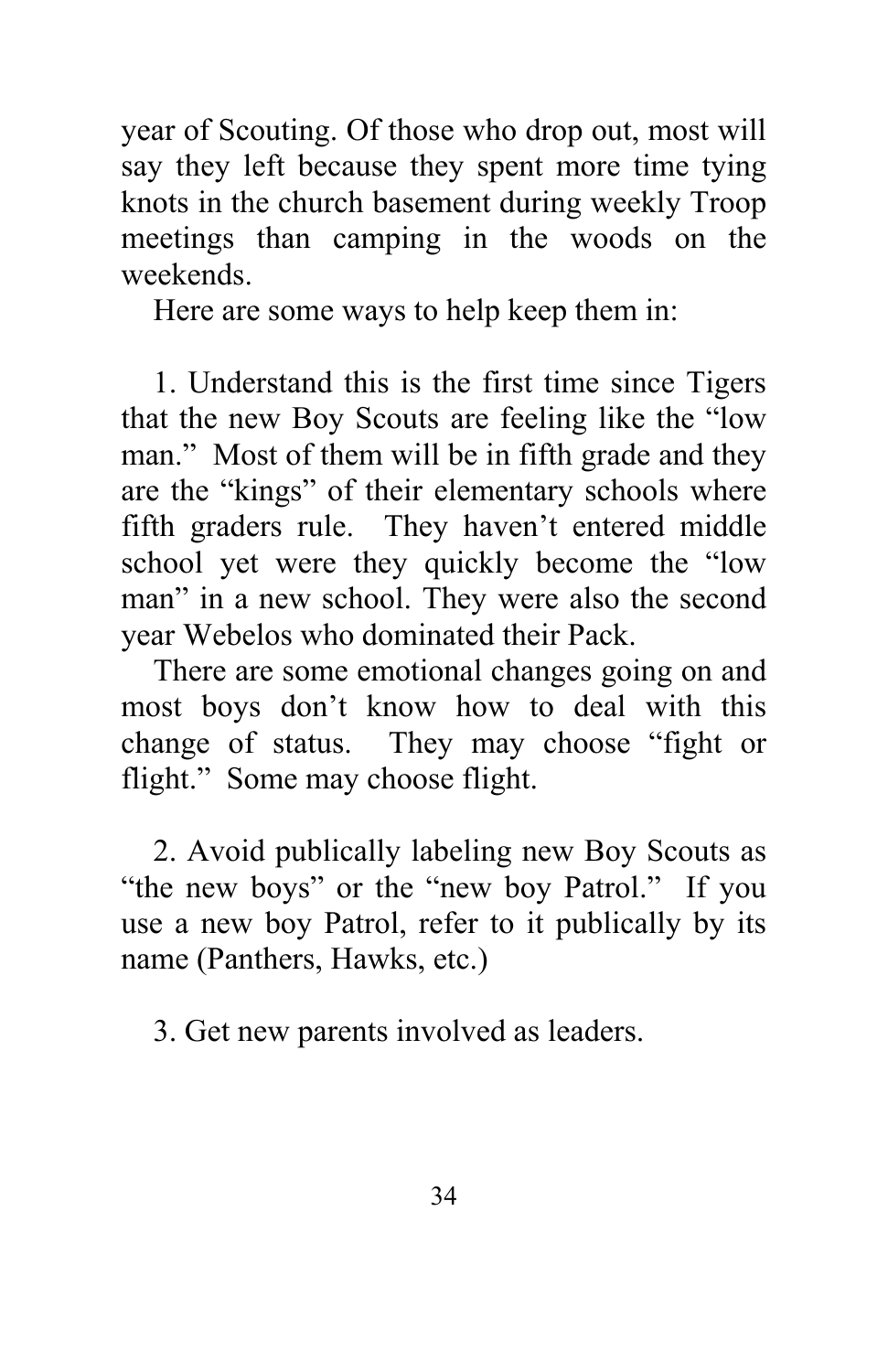4. If you used a Den Chief, make him the Patrol Leader of the new Patrol.

5. Have a campout with just the newer scouts and some of the older, trusted boys.

6. Program, program, and program. Keep meetings moving and allow interaction for all the boys. *Don't have boys sitting and listening to a boring lecture.*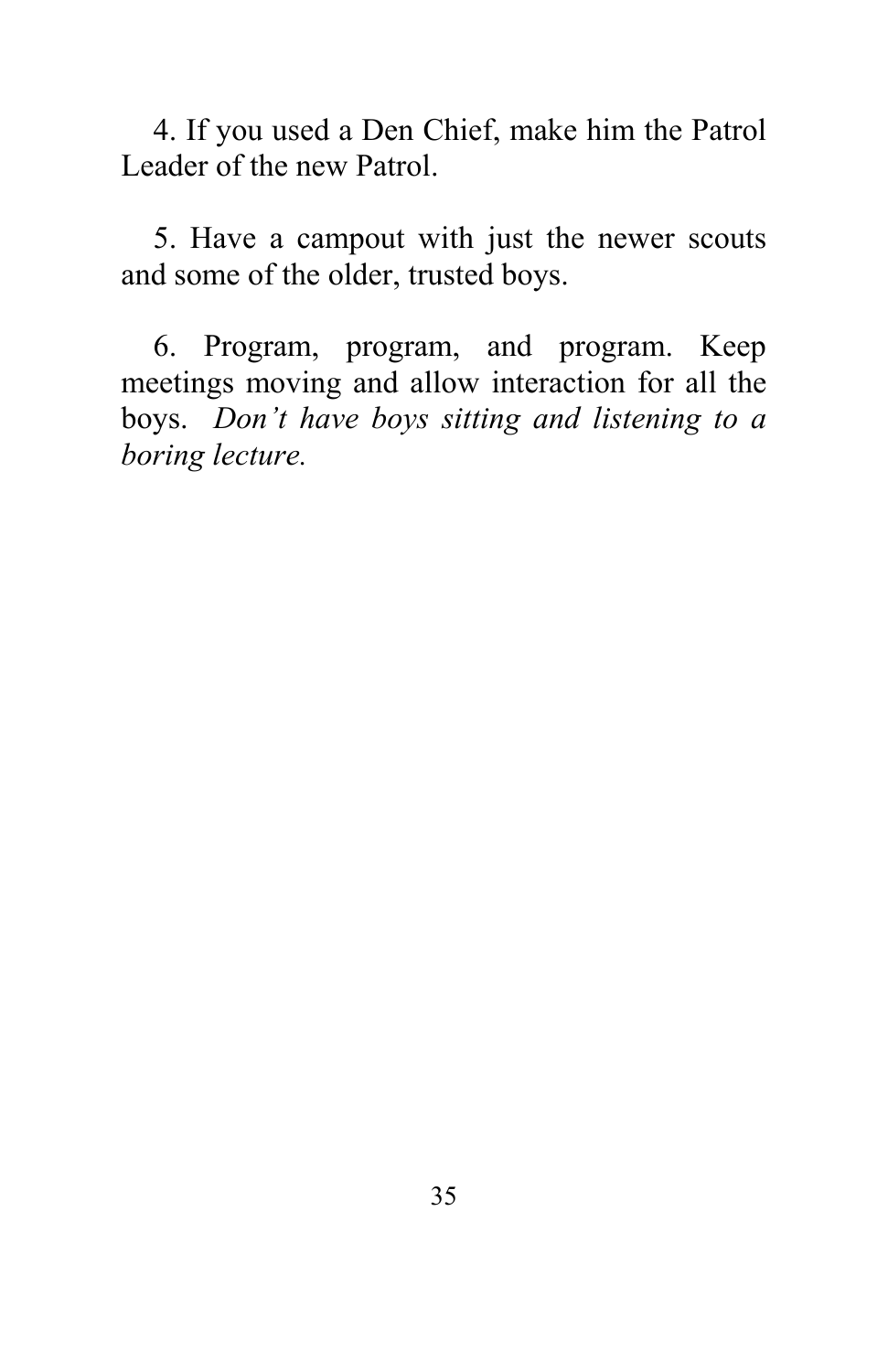"Success in training the boy depends largely on the Leader's own personal example."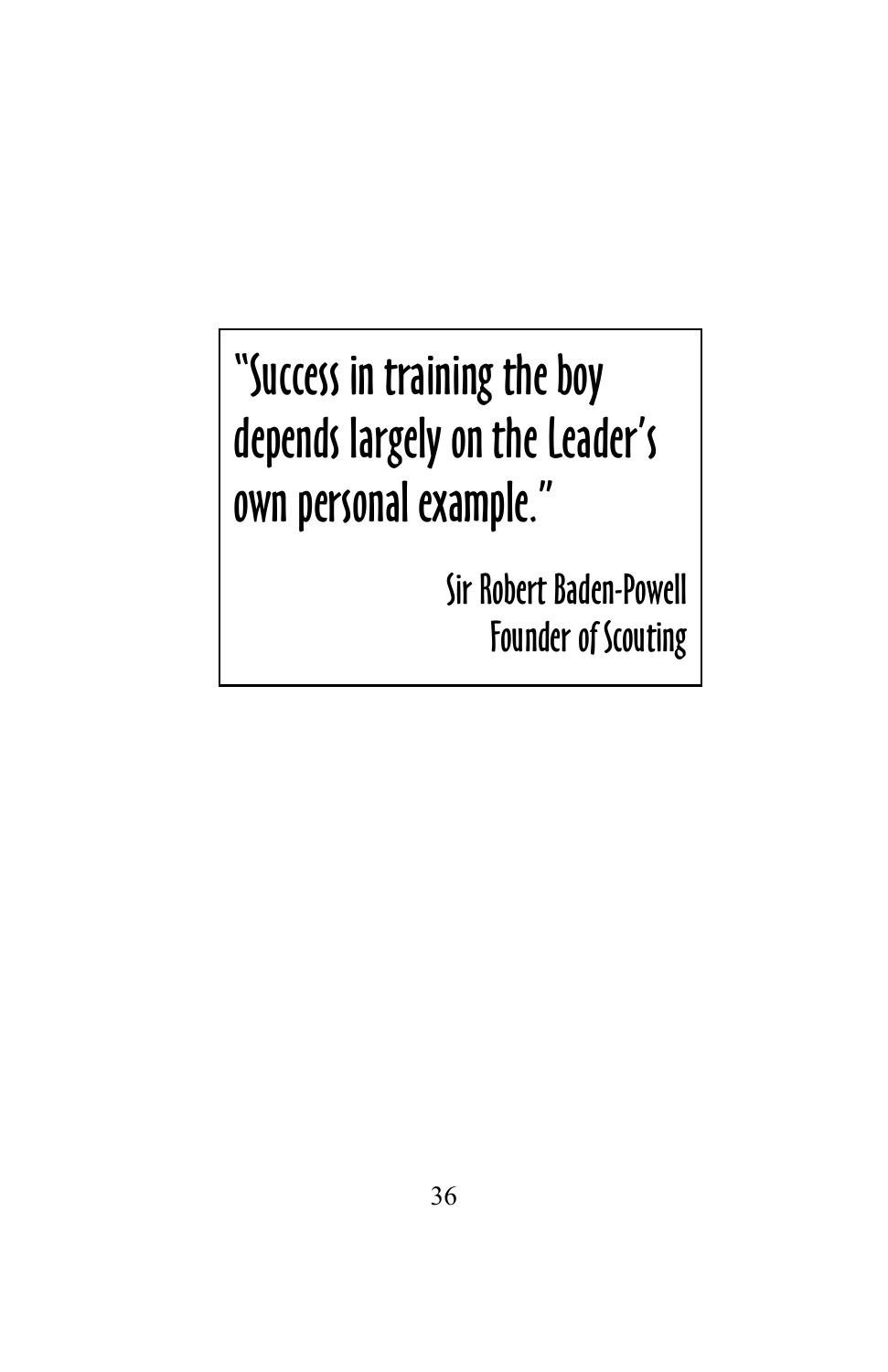### **8. FIRST TROOP CAMPOUT AND FIRST SUMMER CAMP**

Camping is vital to Scouting. We know that 51% of Boy Scouts drop out from Troops with five or fewer campouts a year. But, only 15% drop from Troops that camp every month.

Boy Scout camping is different from Cub Scout camping. It takes a while for the newer Boy Scouts and their parents to figure this out. A boy run, Boy Scout camping experience may not be the prettiest sight to see, but it is fulfilling the goal of developing leaders and helping boys become men of integrity.

If the first camping experiences are negative, boys will quickly leave. Here are some ideas from some camping Troops:

1. Prepare a packet about summer camp that gives as much information as possible. Include a copy of the medical form and a packing list.

2. Hold a parent information meeting during May that deals with summer camp. Distribute the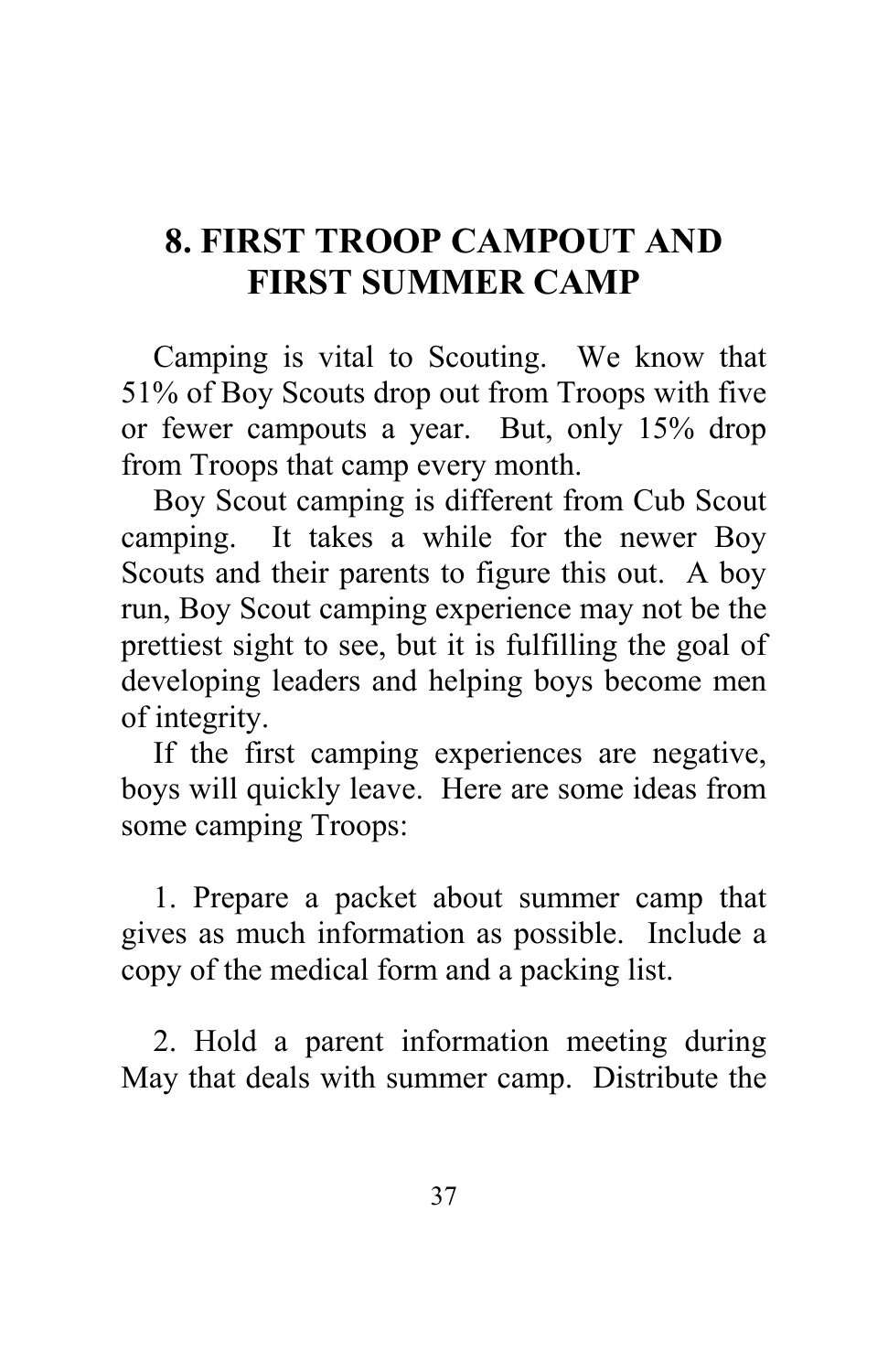information packet. Have the Senior Patrol Leader run this meeting.

3. Understand that the first camping experiences need to be positive, but also remember that boys do need some struggle in their lives. There is value in some struggle. If we can lead boys carefully through the pains of growing up, we can expect them to live less painful and more joyful lives in adulthood. Leaders let their boys struggle just enough. No boy is going to be harmed under the eye of a watchful leader, but he will grow a little taller as a result of the experience. Not only do boys need it, they actually want it.

4. Create and print a monthly newsletter with information about the next campout.

5. Hold a cabin campout rather than tenting for the first camping experience. Since many times the first campout for new boys is in the early spring and the weather can be so unpredictable, make it a cabin. Yucky weather can contribute to a yucky experience if you are brand new.

6. Effective Boy Scout Troops are not always the prettiest sight to behold. This is sometimes hard for new parent leaders to understand.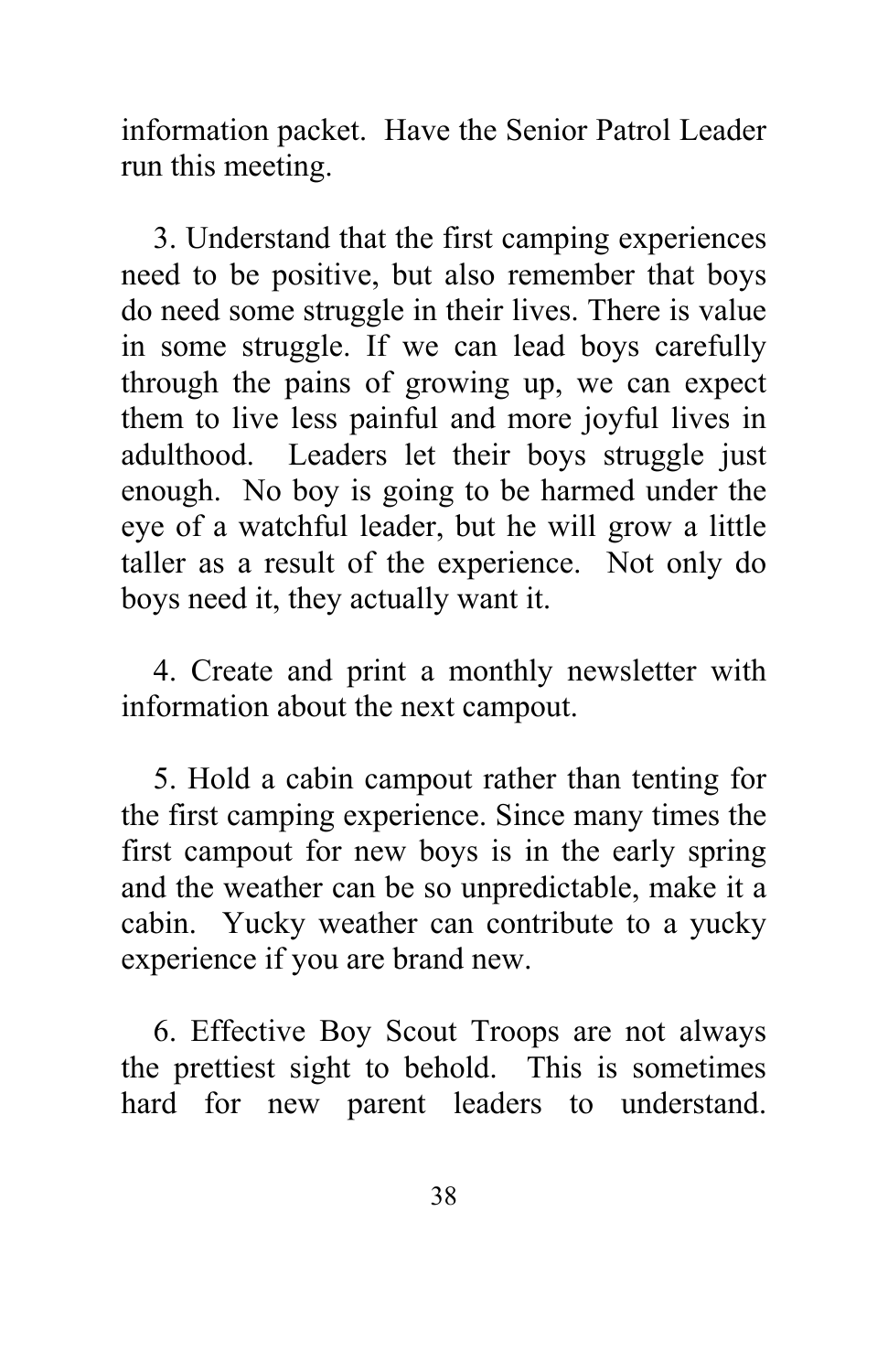Develop a system or code like, "Can I get you a cup of coffee?" which lets another leader know that he needs to step back and let the boys handle it.

7. Summer camp Parents' Night can be a disaster for a first year camper. If a boy goes home midweek, he will not be back.

8. Boys hate to sit. If they aren't busy doing something they will be into mischief. If they are busy, they won't have time to be homesick.

9. Boys love nature. If they don't, it's because they have never had opportunities to love it. Get them out in the woods!

10. Allow a sense of mystery, awe, and accomplishment with the summer camp honor camper ceremonies. Keep the traditions going.

11. Poor boots make for poor campouts.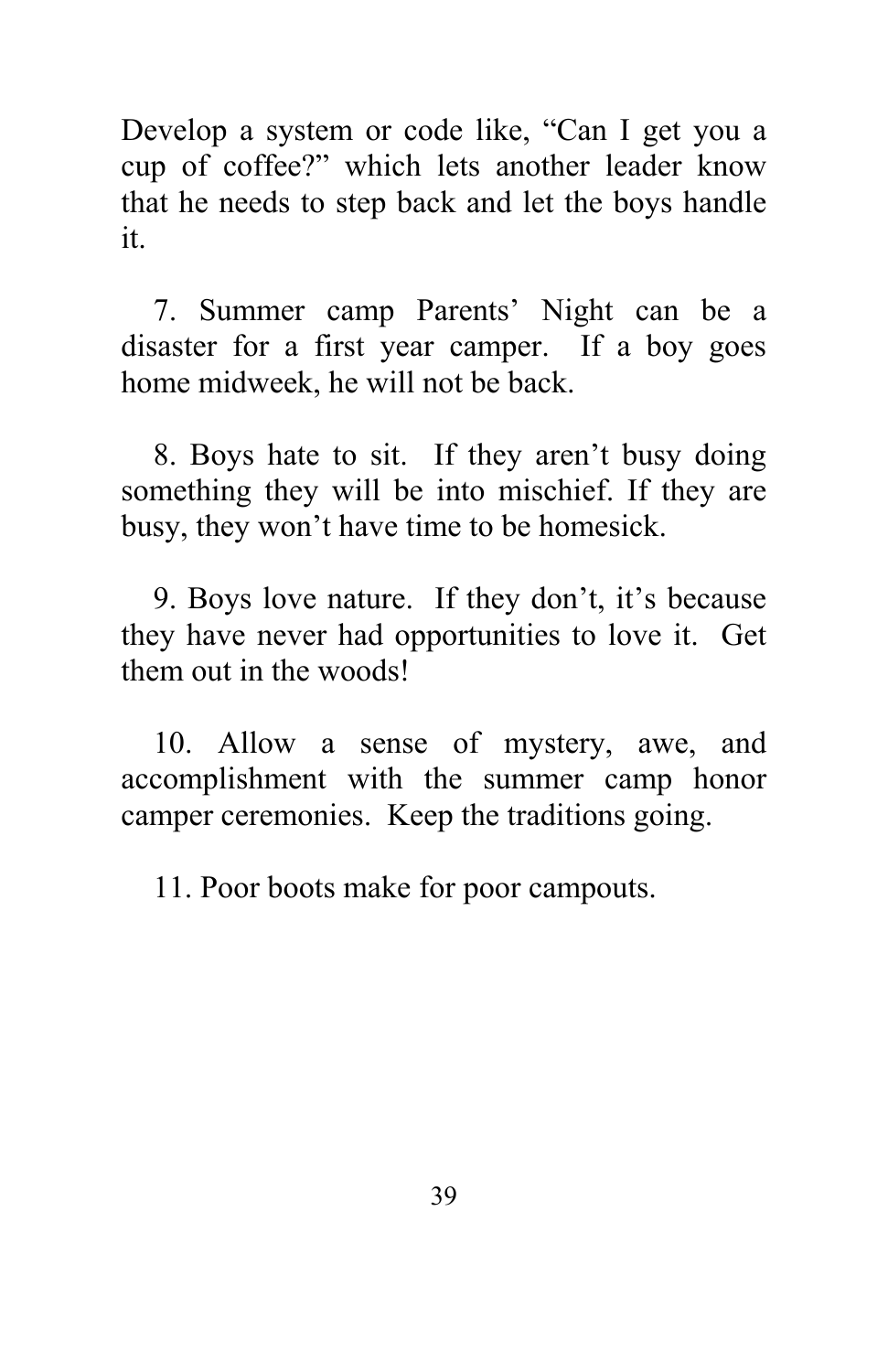## "Show me a poorly uniformed troop and I'll show you a poorly uniformed leader."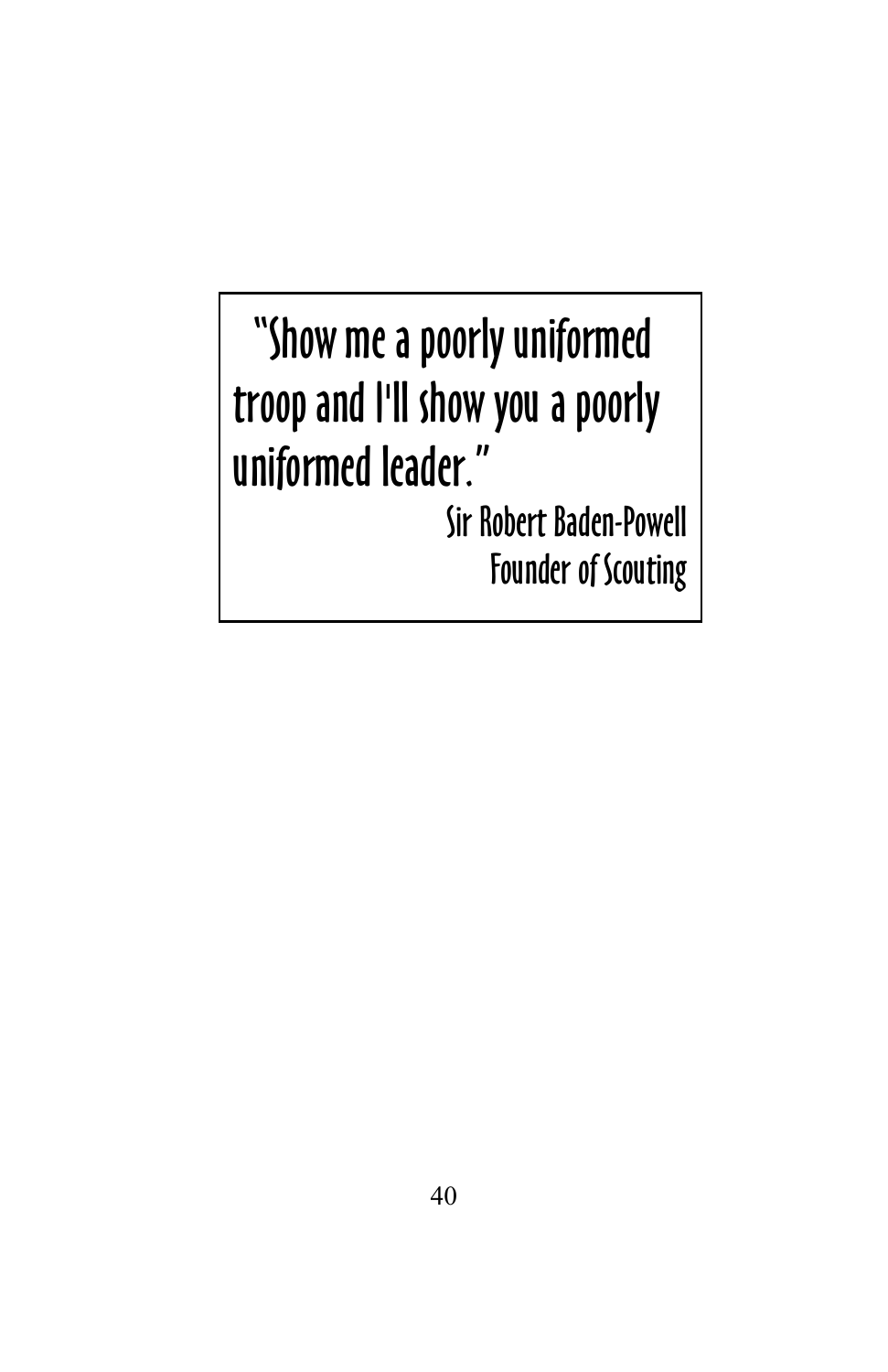### **9. THE MIDDLE SCHOOL YEARS**

Now it becomes tougher to keep a boy in the program. His social world is changing and so is he. He is being heavily influenced by his peers and almost overnight he is becoming interested in girls. Try these ideas:

1. Train and use older boys as Troop Guides.

2. Develop these Scouts into junior leaders and then let them lead. Boys appreciate input into the program.

3. Develop a fair and purposeful election process for boy leaders. Elect the Senior Patrol Leader and Patrol Leaders and then guide them in making appointments.

4. Have an older Scout program.

5. Praise in public. Criticize in private.

6. Make up awards to be presented to encourage the Scouts. Ideas could be: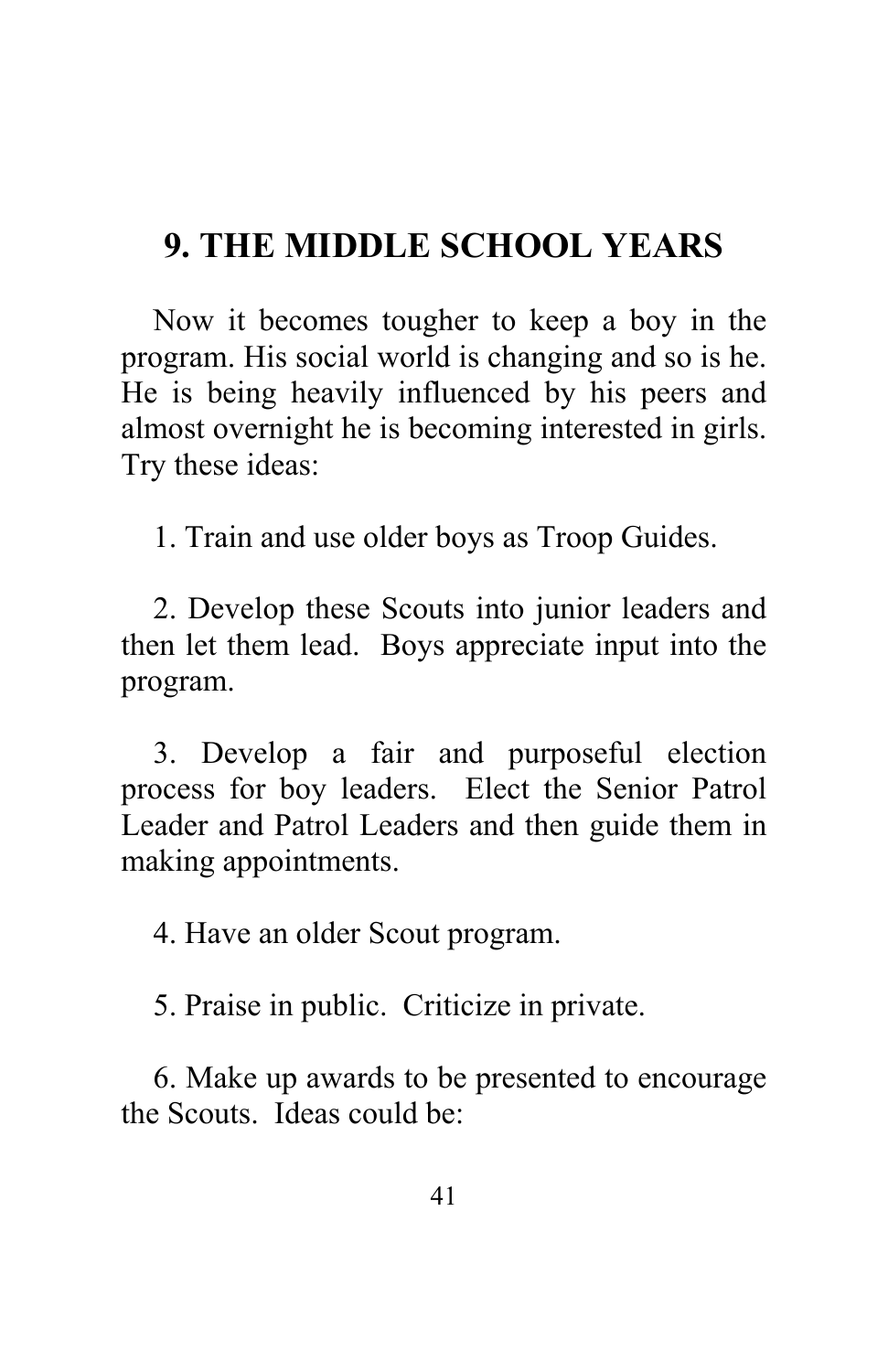- The "Almost There Award" for a boy who has worked hard but didn't, for one reason or another, get finished in time for a Court of Honor.

- The "Good Job Award" for a boy who went above and beyond or who kicked it up a notch.

- The "Below Zero Hero" award for those who slept in tents in the winter where the temperature got into negative digits.

- A special instructor award for those who teach First Class emphasis for the Troop during summer camp.

7. Keep adults trained and involved with a special adult leader only campout. Make it fun and memorable.

8. Get adults to the annual University of Scouting.

9. Promote Wood Badge training for adults.

10. Develop a program where only the older Scouts can sign off for requirements in Handbooks.

11. Develop a corps of instructors from the older boys.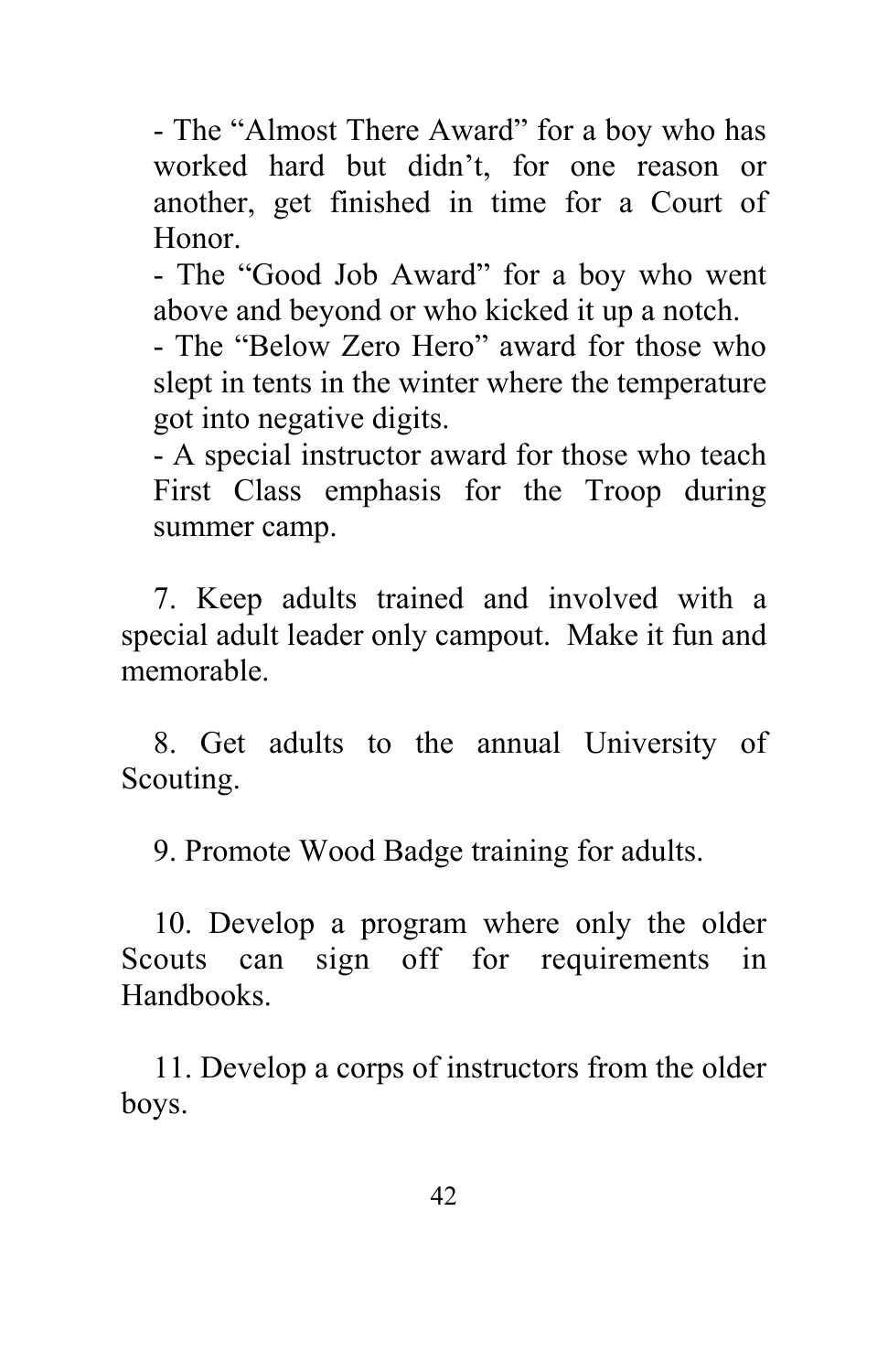12. Have the older Scouts set a uniform example.

13. It's still about providing a quality program with quality leadership and effective communication.

14. If your Troop hasn't done so, create a special adult Patrol. Adults enjoy the fellowship of other adults. Give the Patrol a name like the Java Patrol, the old Goat Patrol, or the old Buck Patrol.

15. Now, more than ever, the "when" language becomes critical. It's not "if" you become an Eagle Scout, it's "when" you become an Eagle.

16. High adventure, high adventure, high adventure.

17. Program, program, and program.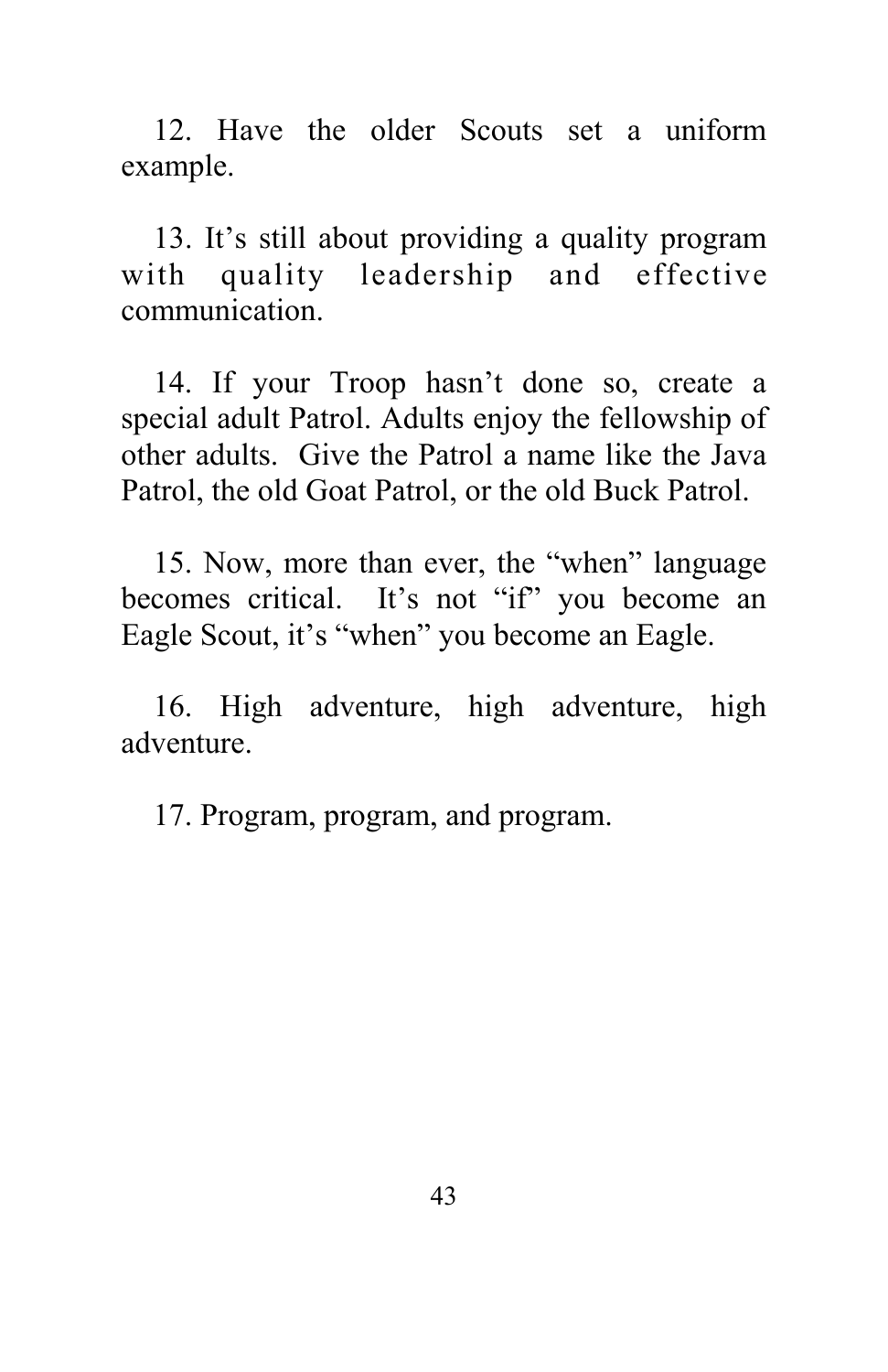"The more responsibility the Scoutmaster gives his patrol leaders, the more they will respond."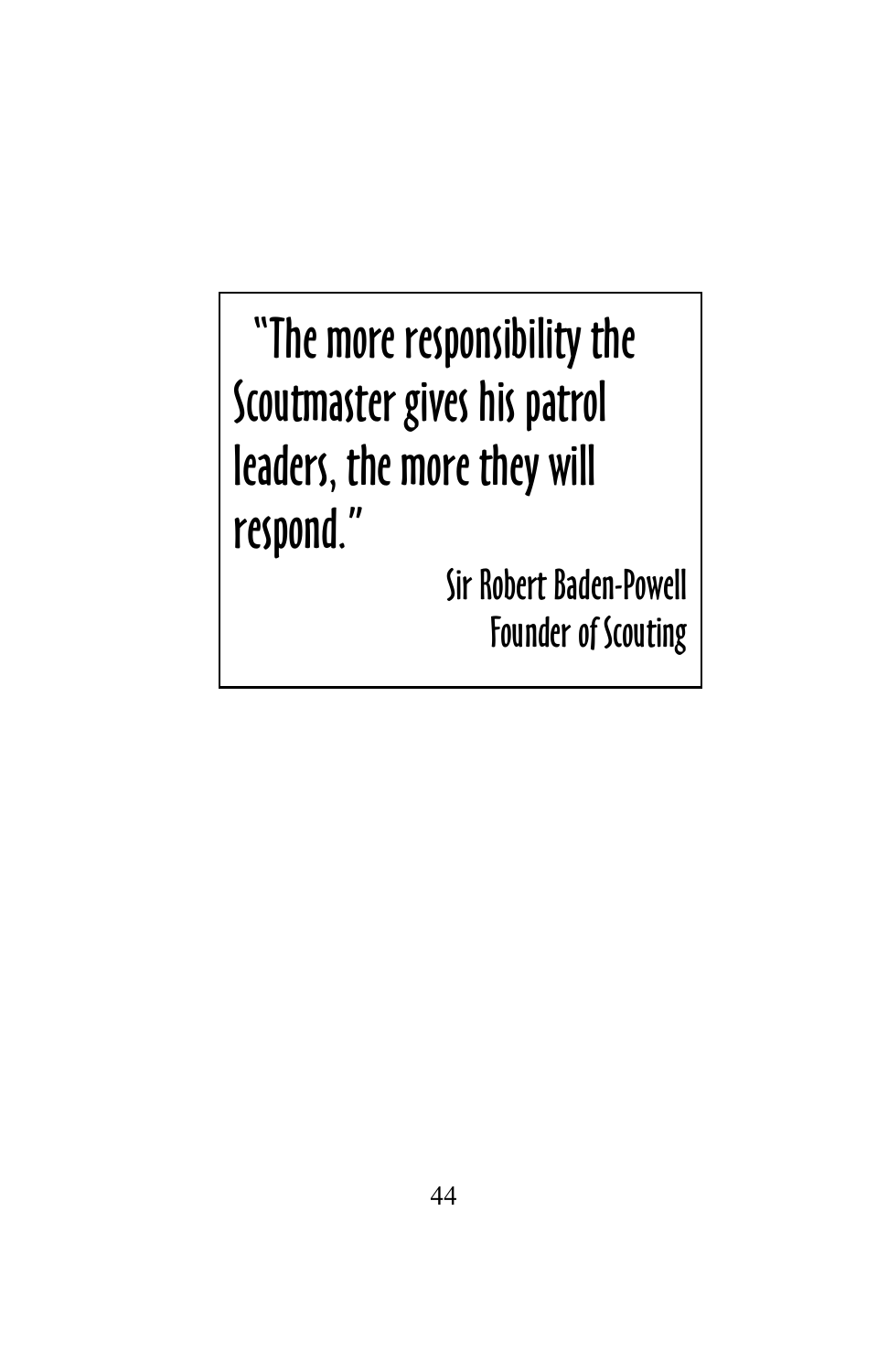### **10. THE HIGH SCHOOL YEARS**

With high school comes activities like band, sports, theater, clubs, student council, dances, you name it. A boy (now a young man) needs to be involved in those extra-circular activities.

Leaders cannot fault their older Scouts for being involved in those activities. They need to be thankful that their young men are engaged in these because they are, hopefully, demonstrating leadership.

That's our goal! If our Scouts are not leaders and young men of integrity, then we have missed the mark. This is a time where a boy is testing what he has learned and hopefully using his skills to better his team or band or club.

Here are some ways to keep these Scouts in the program:

1. High school activities make it very difficult at times to be involved. Make it clear that Scouting is a year round program. Let the boy know, "We'll be here when you can make it."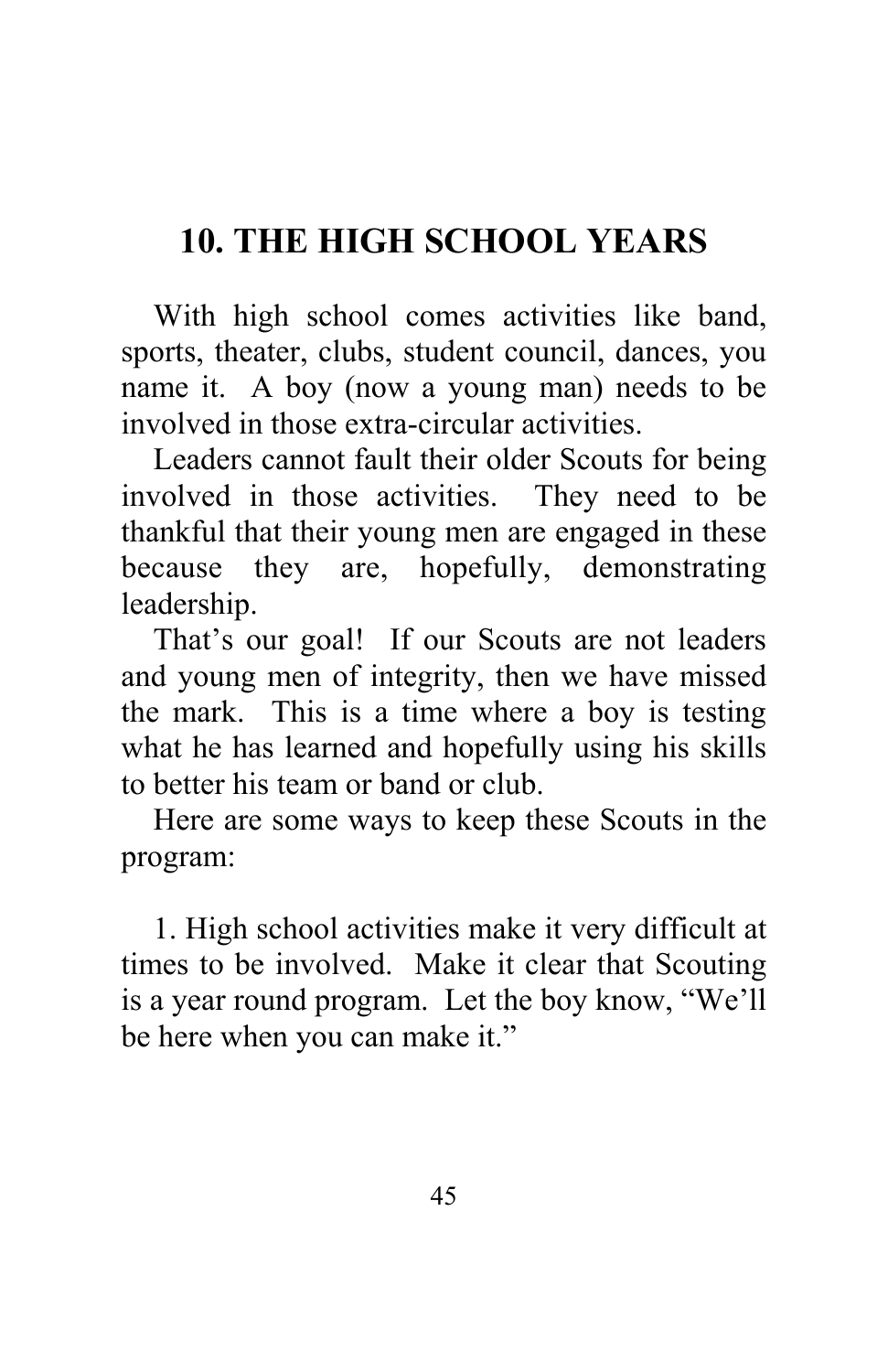2. Don't push the issue if other activities are interfering with Scouting. Don't give the boys ultimatums or guilt trips. You will lose them if you do.

3. Right leaders do the right things so continue to get the right leaders in the right positions.

4. Use peer pressure in a positive way to keep them involved.

5. Let the older Scouts realize that they are responsible for running the troop.

6. Let them also realize they are responsible for the younger Scouts.

7. Consider a Venture Patrol. Programs for Ventures should be separate from the rest of the Troop.

8. Secure a Venture Assistant Scoutmaster who has a desire to work with older boys.

9. Make the older boy program something for the younger boys to look forward to.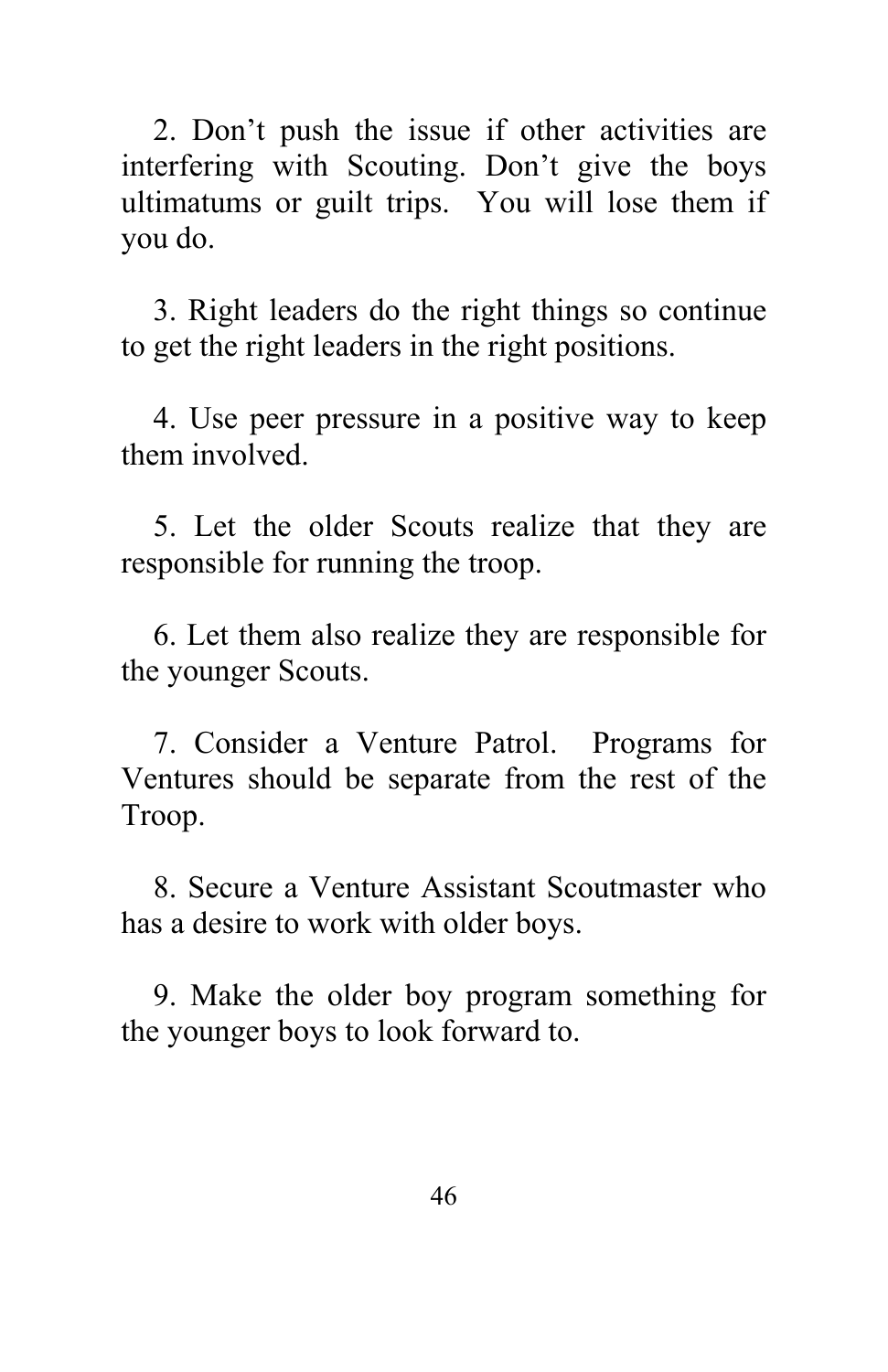10. Have an older Scout program to keep them interested and encourage them to stay. The program is planned by the boys and should include:

- Annual and quarterly reviews.

- Monthly and daily plans.

- Various level planning (new, experienced, or Venture)

11. Select Junior Assistant Scoutmasters and give them responsibilities.

12. Follow up on absentees. One phone call can make a world of difference.

13. There are lots of great resources out there. Find them and use them.

14. More high adventure!

15. Use the older boys at Cub Scout Rally Night so Cubs see Boys Scouts right away. These young men can help as greeters, passing out forms, and playing games with the Cub Scouts.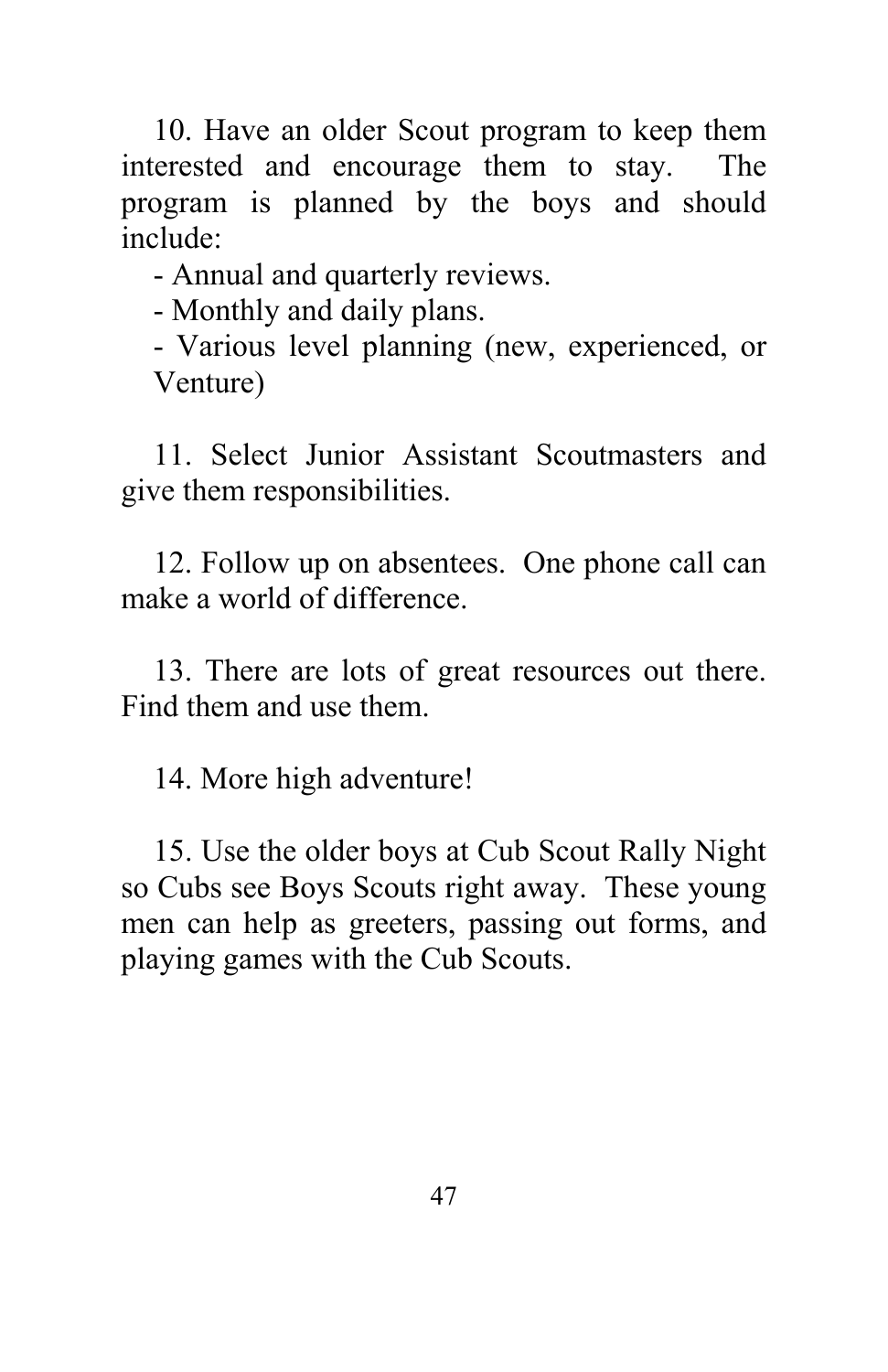I like to think of a man trying to get boys to come under good influence as a fisherman wishful to catch fish. If a fisherman baits his hook with the kind of food that he likes himself, it is probable that he will not catch manycertainly not the shy, game kind of fish. He therefore uses as bait the food that the fish likes. So with boys; if you try to preach to them what you consider elevating matter, you won't catch them. The only way is to hold out something that really attracts and interests them.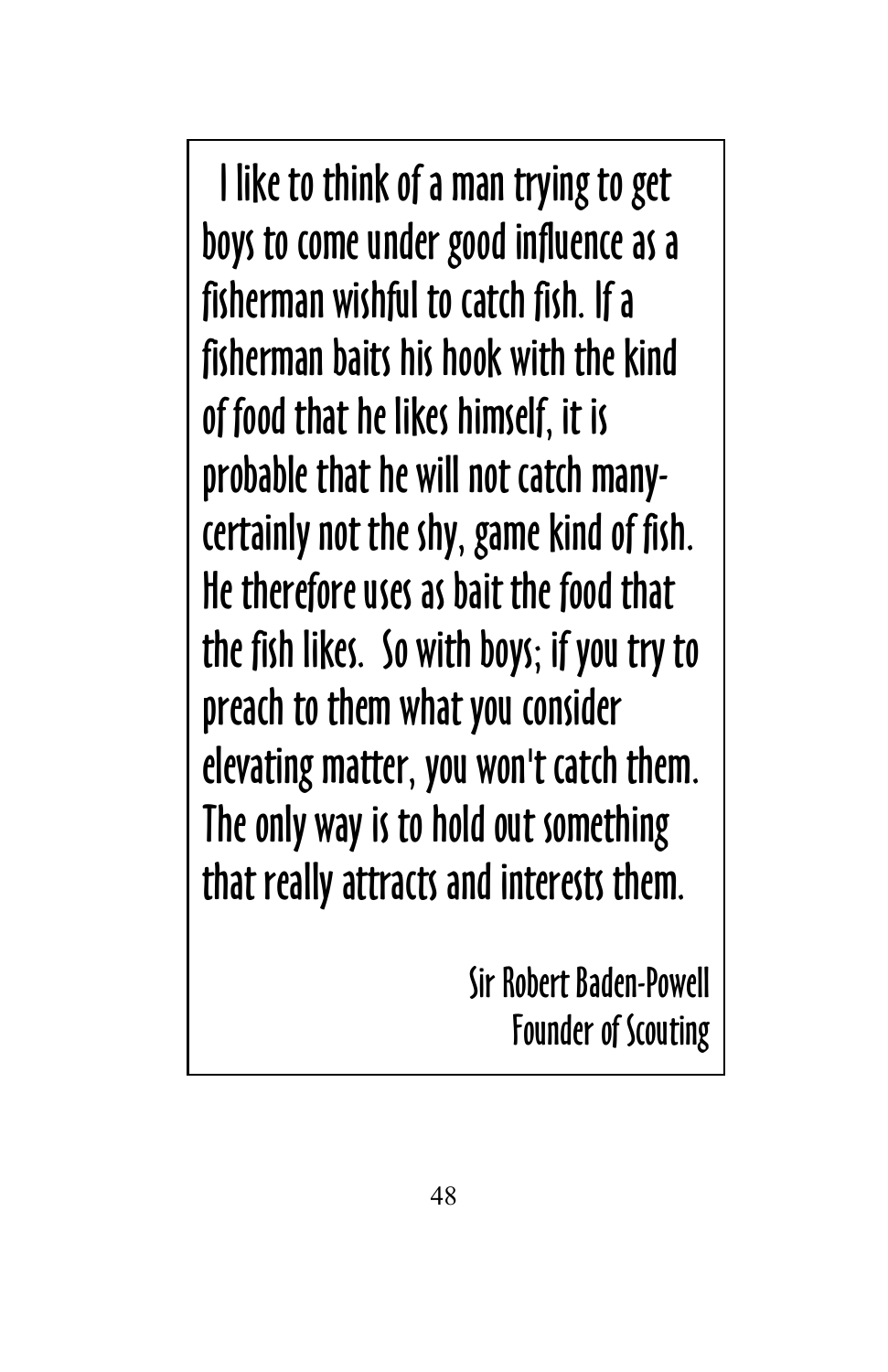### **ARE YOU DELIVERING THE PROMISE?**

If Scouting is worthwhile, then it is important for us to bring boys into Scouting and keep them in Scouting so they have time to learn Scouting's message.

Remember our Mission: "The mission of the Boy Scouts of America is to prepare young people to make ethical and moral choices over their lifetimes by instilling in them the values of the Scout Oath and Law."

The reason we volunteer, the reason we have Packs, Troops and Venture Crews is to fulfill this **Mission** 

The following is taken from a National Council publication (#18-251) from the early 1990's:

*The first acquisition a new Scout is likely to make is his personal copy of the Boy Scout Handbook. The pages fast become dog-eared because of constant use. The Handbook is a book of dreams, dreams of "Adventure . . . hiking along trails . . . canoeing across misty lakes . . . a patrol bike-hike . . . plunge into a cool mountain lake."*